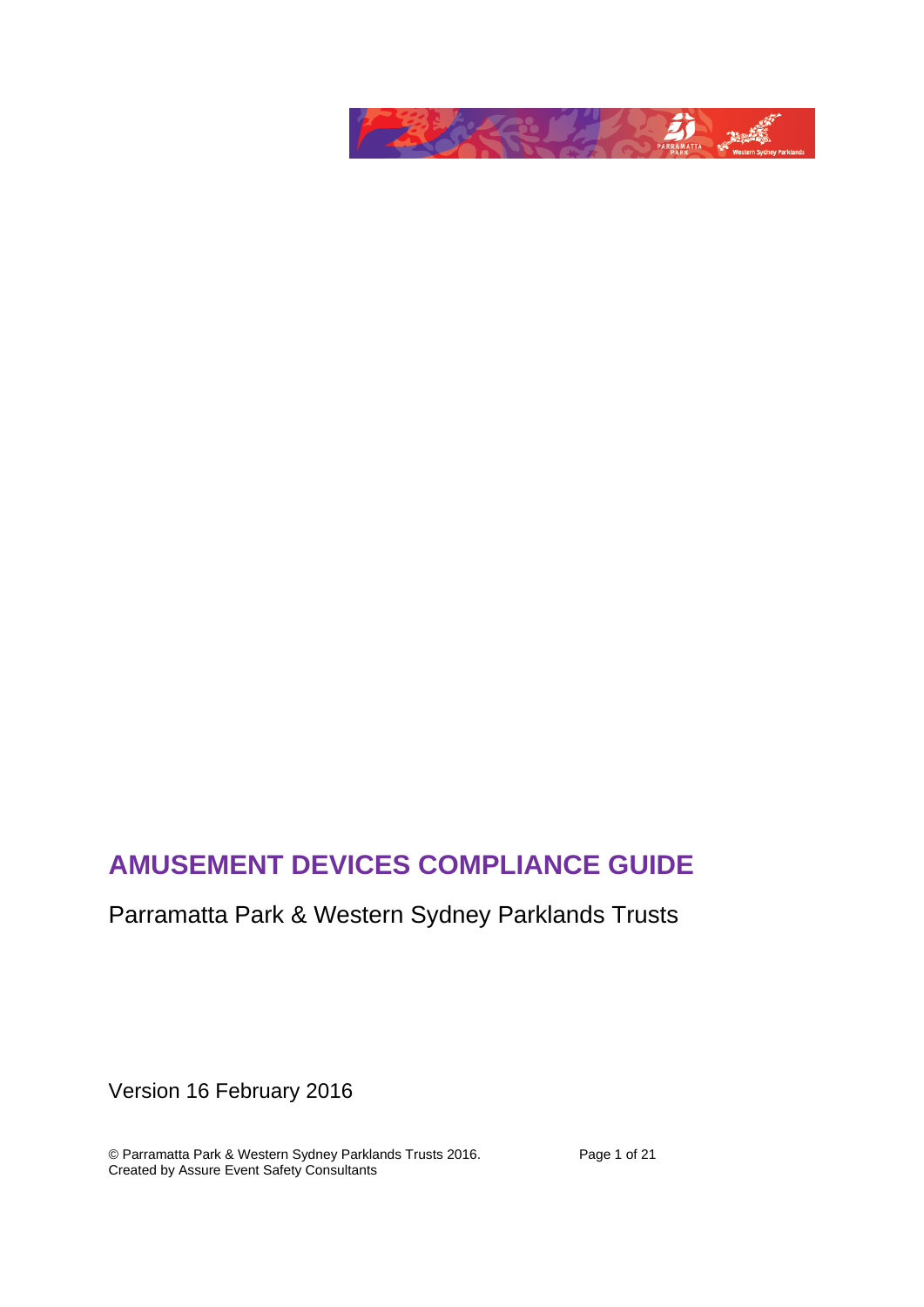

### **INTRODUCTION**

Parramatta Park & Western Sydney Parklands Trusts are the Landowner-Manager of Parramatta Park / Western Sydney Parklands – one place of significant heritage status and parklands of community significance. Parramatta Park & Western Sydney Parklands Trusts promote and manage events some of which incorporate amusement devices as part of the entrainment programs. Hazards and safety risks associated with amusements devices have been identified and these guidelines aim to ensure compliance with Workplace Health & Safety and Public Safety Policy.

## **SCOPE OF THIS GUIDE**

This guide sets Parramatta Park & Western Sydney Parklands Trusts' minimum safety compliance criteria for the erection/assembly, operation and dismantling of Amusement Devices. All owners, operators, or hirers of Amusement Devices are required to comply with the conditions set in this document at all times.

Parramatta Park & Western Sydney Parklands Trusts require hirers, owners, operators of Amusement Devices to adhere to the conditions of the Australian Standard AS 3533 series. If a conflict exists between the conditions of this document and AS 3533 (series), the latter shall prevail. The Trusts request that amusement device owners and operators carry out all necessary actions to ensure compliance aligned with, or preferably exceeding, the WHS Act and Regulation 2011 requirements.

The Trusts may direct persons (physical or legal) not adhering to this guide (Serious Breach as described below) to either meet this guide's criteria of performance or vacate the Trusts' land. Minor Breaches will be assessed on case basis.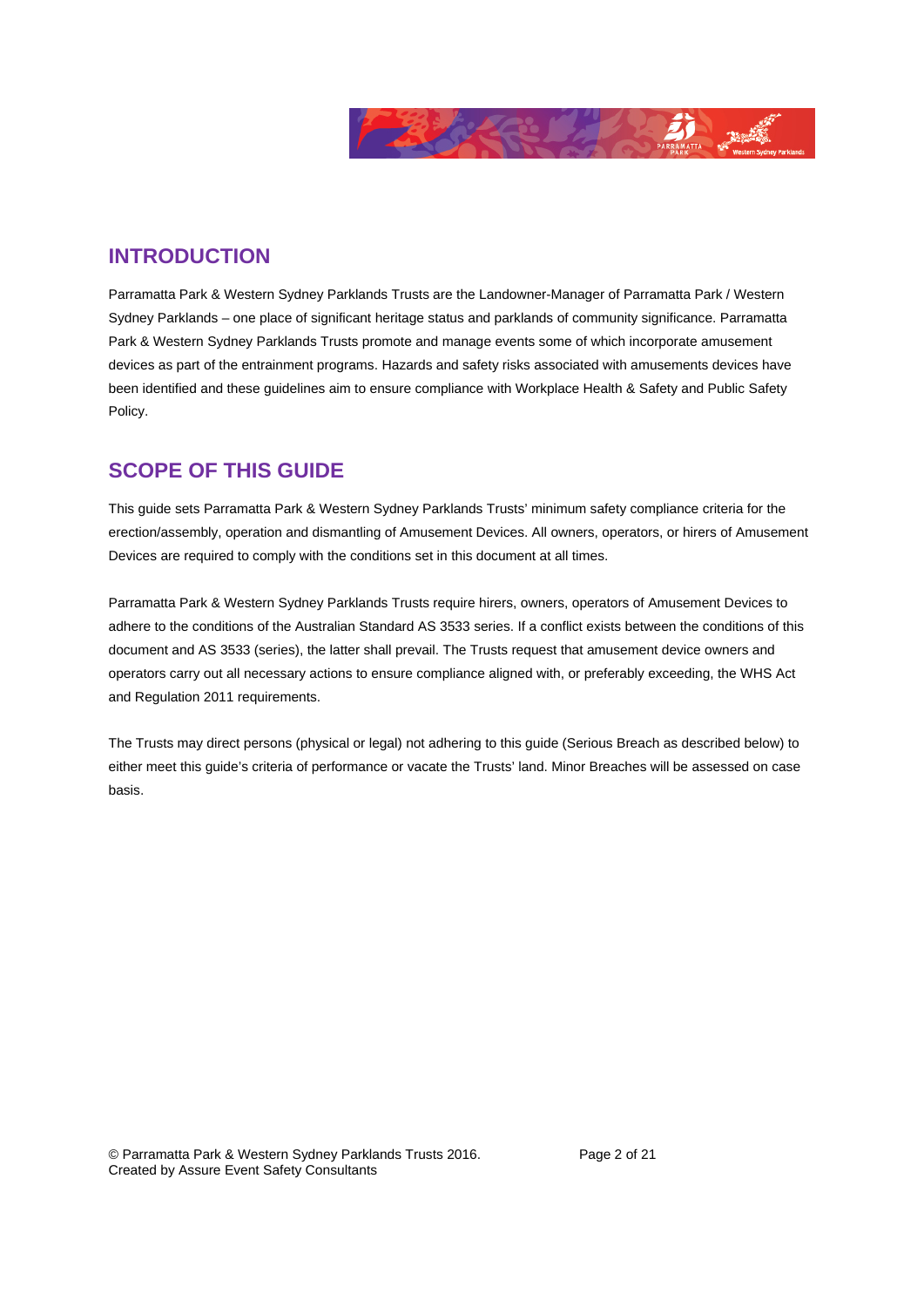

# **TRUSTS' WHS AND PUBLIC SAFETY POLICY**

Workplace Health & Safety legislation requires all practicable means be developed to ensure a safe environment for workers, volunteers, guests and visitors of its managed land..

These guidelines aim to:

- o Ensure workers' conduct is monitored and compliance with safety procedures facilitated,
- o Action on and reporting of any safety hazards and risks,
- o Participation in workplace health and safety consultation and communication to ensure workers and management are all aligned and aware of hazard and risk profiles so that informed hazard and risk control decisions can be made,
- o Checks on assets such as Personal Protective Equipment (PPE), vehicles and equipment to ensure they are routinely inspected and kept in good operational readiness,
- o Open communication and consultation on safety concerns,
- o Investigation of accidents and incidents.

The Trusts require workers to:

- o Take reasonable care for themselves and all other persons that may be affected by their actions,
- o Partake in workplace health, safety and welfare consultation,
- o Pro-actively report hazards and risks to allow The Trusts to fulfil their obligations under WHS law and reach continuous improvement objectives,
- o Adhere to safe systems of work,
- o Wear required PPE for the job at hand/as required by Safe Work Method Statement (SWMS),
- o Not recklessly interfere with anything provided for health, safety and wellbeing at work,
- o Report accidents and incidents immediately as per The Trusts' procedures,
- o Not participate in any horseplay.

The Trusts require contractors to:

- o Take reasonable care for themselves, their workers and all other persons that may be affected by the contractor's undertaking,
- o Partake in workplace health, safety and welfare consultation with The Trusts' management including partaking in site safety inductions,
- o Pro-actively report hazards and risks to allow The Trusts to fulfil its obligations under WHS law and reach continuous improvement objectives,
- o Comply with all reasonable directions by The Trusts,
- o Report unsafe conditions, incidents and accidents immediately.

The Trusts require visitors to:

- o Take reasonable care for themselves, their workers and all other persons that may be affected by their actions,
- o Comply with all reasonable directions by The Trusts,
- o Report unsafe conditions, incidents and accidents immediately.

© Parramatta Park & Western Sydney Parklands Trusts 2016. Page 3 of 21 Created by Assure Event Safety Consultants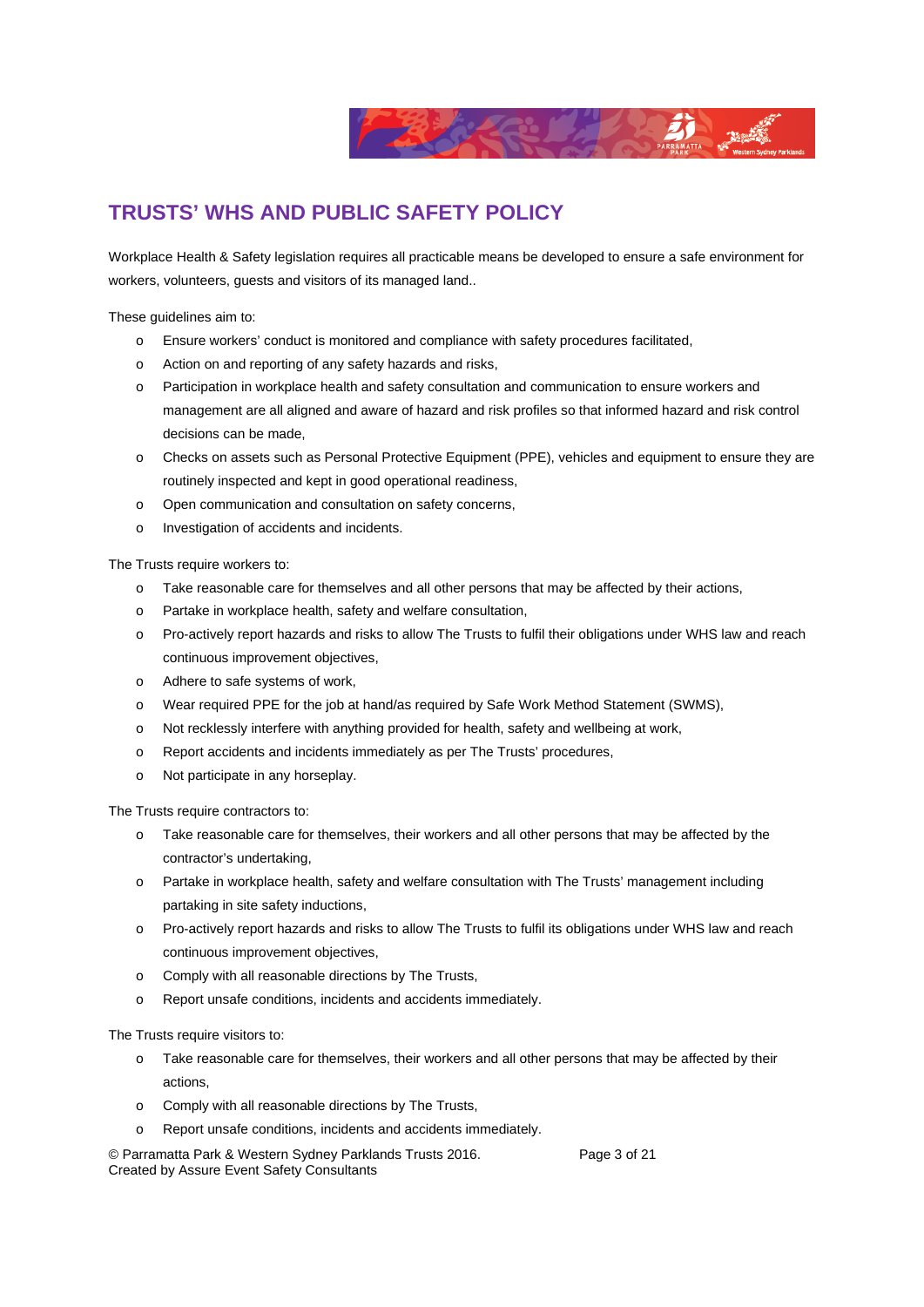

## **Required Compliance**

Those wishing to have an amusement device at their event/function fall into two categories, private hire and organisational, corporate hire; a different level of compliance is required from these two hire groups.

| Hire Type    | Private function | <b>Private Function</b> | PLI provided | PLI & Workers Comp | Checklist |
|--------------|------------------|-------------------------|--------------|--------------------|-----------|
|              | less than 3?     | More than 3?            | by Hirer     | Insurance provided | required  |
|              | devices          | devices                 |              | by device owner    |           |
| Private      | <b>YES</b>       | NO.                     | <b>NO</b>    | <b>YES</b>         | A         |
| Private      | NO.              | YES                     | <b>NO</b>    | <b>YES</b>         | В         |
| Organisation | <b>NA</b>        | ΝA                      | <b>YES</b>   | <b>YES</b>         | В         |

Checklist A is for Private Hire.

Checklist B is for Organisation, Corporate or Private Hirers with more than 3 devices.

### **Checklist A:**

## Documents/information to be provided to the Trusts by Amusement Device **Hirers**

*Persons hiring amusement devices privately e.g. parents hiring amusement device for a child's birthday party must complete this checklist and submit it to the Trusts no later than 2 weeks prior to device installation. The Trusts reserve the right to refuse the installation of any amusement device if safety criteria are not met.* 

| #              | <b>HIRER ACTION</b>                       | Hirer verification $-$ | <b>Park verification</b> | <b>Outstanding/Action</b> |
|----------------|-------------------------------------------|------------------------|--------------------------|---------------------------|
|                |                                           | <b>SIGN below when</b> | of receipt               |                           |
|                |                                           | actioned               |                          |                           |
| 1              | Device manufacturer specifications, Log   |                        |                          |                           |
|                | Book and Work Cover Registration          |                        |                          |                           |
|                | submitted to the Trusts 2 weeks prior to  |                        |                          |                           |
|                | activity?                                 |                        |                          |                           |
| $\overline{2}$ | Contact of amusement device owner         |                        |                          |                           |
|                | submitted to the Trusts 2 weeks prior to  |                        |                          |                           |
|                | activity?                                 |                        |                          |                           |
| 3              | Public & Products liability insurance and |                        |                          |                           |
|                | Worker's Compensation Insurance of        |                        |                          |                           |
|                | the amusement device owner submitted      |                        |                          |                           |
|                | by the hirer to the Trusts?               |                        |                          |                           |

© Parramatta Park & Western Sydney Parklands Trusts 2016. Page 4 of 21 Created by Assure Event Safety Consultants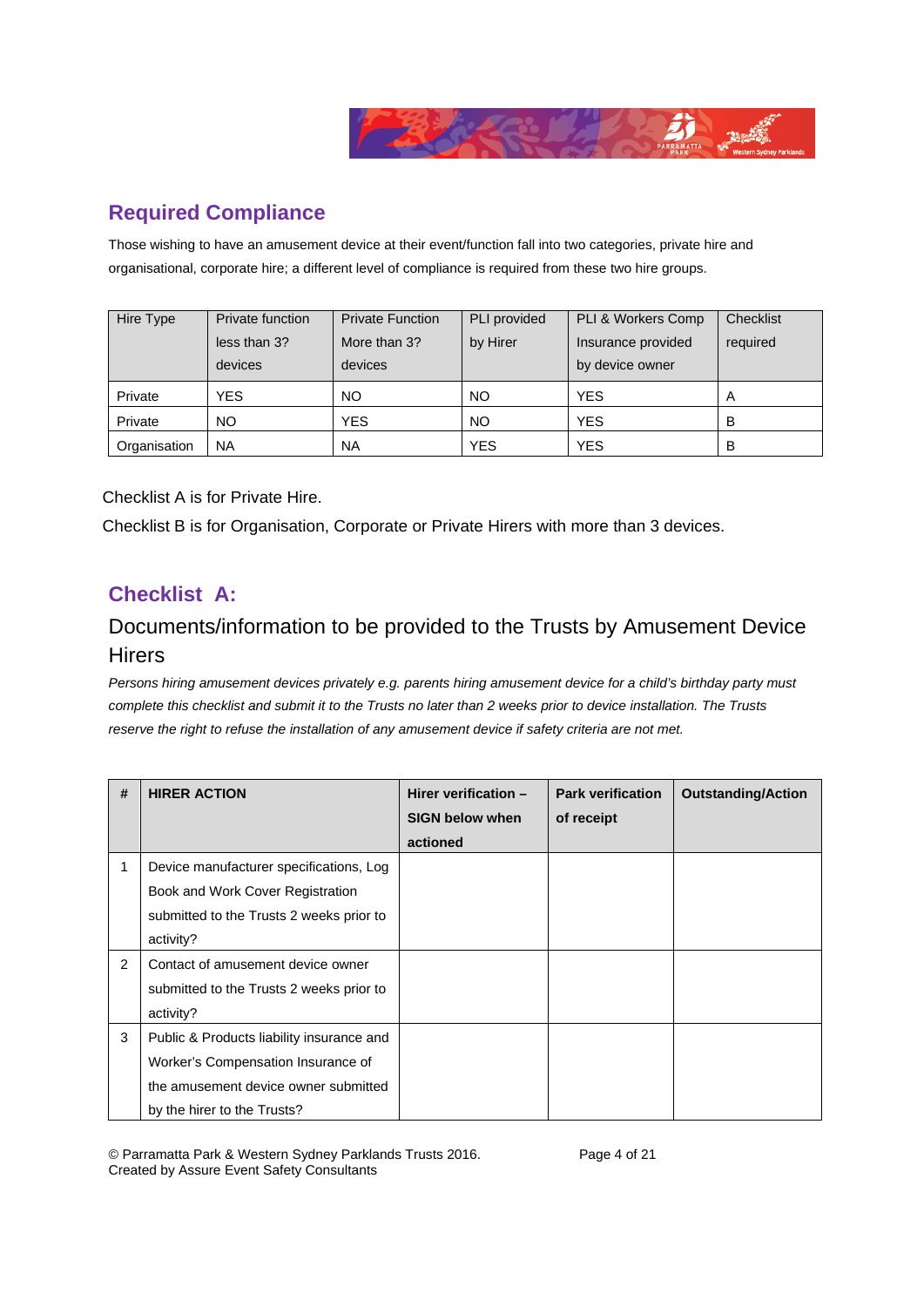

| #              | <b>HIRER ACTION</b>                      | Hirer verification -   | <b>Park verification</b> | <b>Outstanding/Action</b> |
|----------------|------------------------------------------|------------------------|--------------------------|---------------------------|
|                |                                          | <b>SIGN below when</b> | of receipt               |                           |
|                |                                          | actioned               |                          |                           |
| 4              | Safe Work Method Statements for          |                        |                          |                           |
|                | installation and operation of the device |                        |                          |                           |
|                | submitted?                               |                        |                          |                           |
| 5              | Risk Management Plan prepared by the     |                        |                          |                           |
|                | amusement device owner submitted 2       |                        |                          |                           |
|                | weeks prior to activity?                 |                        |                          |                           |
| 6              | Trained operator engaged to manage       |                        |                          |                           |
|                | the device?                              |                        |                          |                           |
| $\overline{7}$ | Contingency plan for inclement weather   |                        |                          |                           |
|                | submitted to the Trusts?                 |                        |                          |                           |
| 8              | Numbers of adult and children (including |                        |                          |                           |
|                | average age) submitted to the Trusts?    |                        |                          |                           |
| 9              | Map/Sketch/Mud map of the proposed       |                        |                          |                           |
|                | location submitted to the Trusts 2 weeks |                        |                          |                           |
|                | prior to activity?                       |                        |                          |                           |
| 10             | Access requirements submitted to the     |                        |                          |                           |
|                | Trusts 2 weeks prior to activity?        |                        |                          |                           |

# **Checklist B:**

# Documents/information to be provided to the Trusts by Amusement Device

### **Hirers**

### (Corporate/Organisation/ Private Hirer -more than 3 devices)

The following sections are in a tick box format so Amusement Device owners and operators are able to carry out a self-check to meet the requirements of this guide.

Please provide the following:

| # | <b>HIRER ACTION - CHECK</b>                                                            | Hirer verification $-$<br><b>SIGN below when</b><br>actioned | <b>Park verification</b><br>of receipt | Outstanding/<br><b>Action</b> |
|---|----------------------------------------------------------------------------------------|--------------------------------------------------------------|----------------------------------------|-------------------------------|
|   | The Trusts has been notified in writing of<br>intended dates and times of operation of |                                                              |                                        |                               |
|   | amusement devices no less than 2 weeks in<br>advance,                                  |                                                              |                                        |                               |

© Parramatta Park & Western Sydney Parklands Trusts 2016. Page 5 of 21 Created by Assure Event Safety Consultants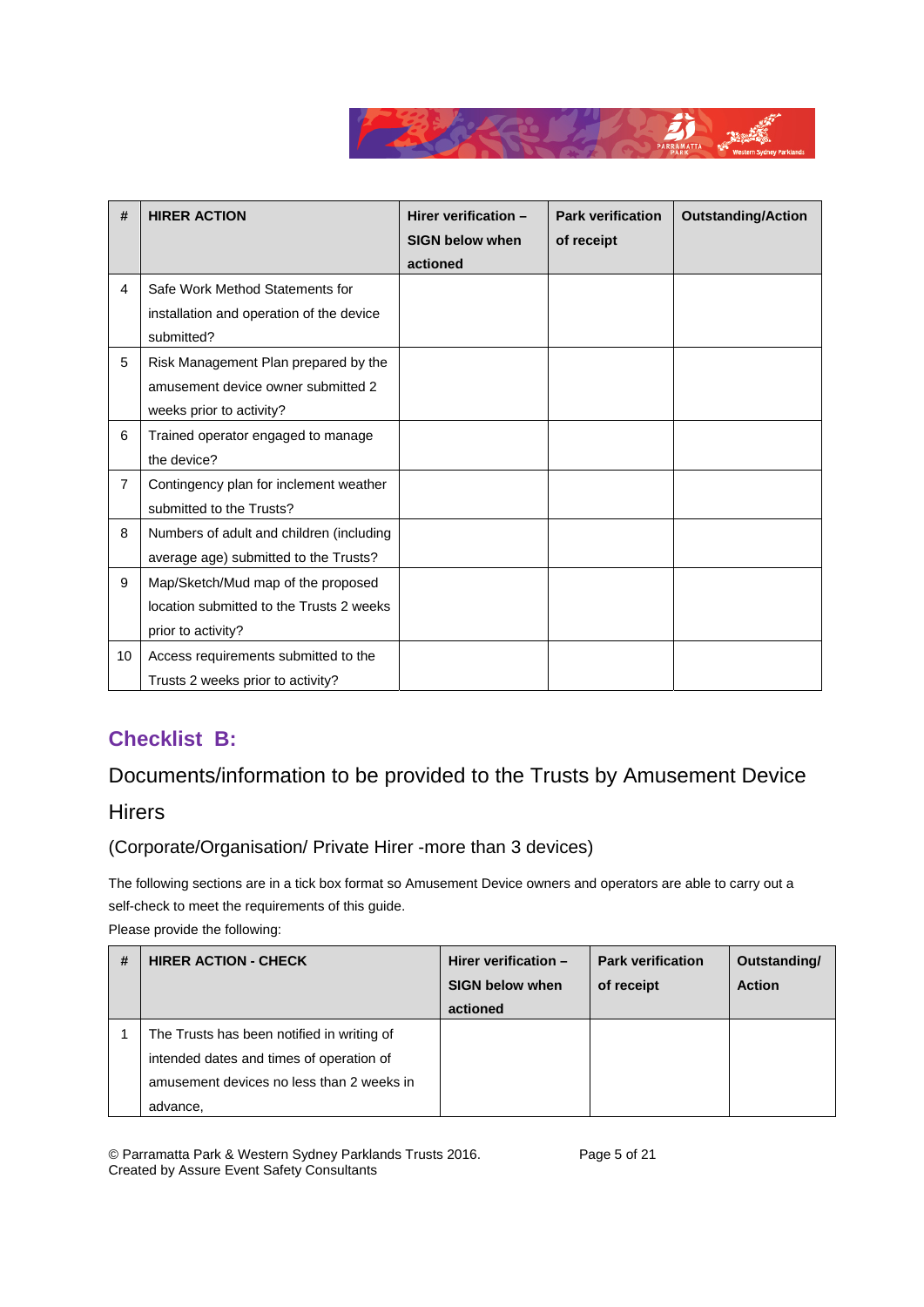

| $\overline{2}$ | As part of this notification all amusement        |  |  |
|----------------|---------------------------------------------------|--|--|
|                | devices intended to be used were described        |  |  |
|                | and three-dimensional size/measures of the        |  |  |
|                | devices and their 'live load' (when loaded with   |  |  |
|                | maximum allowable occupants),                     |  |  |
| 3              | All manufacturer specifications submitted to      |  |  |
|                | the Trusts no less than 2 weeks prior to          |  |  |
|                | intended date of installation,                    |  |  |
| 4              | Log Book, maintenance and repair records of       |  |  |
|                | each amusement device provided to the Trusts      |  |  |
|                | 2 weeks prior to installation commencement        |  |  |
| 5              | Records of training of each amusement device      |  |  |
|                | operator, provided to the Trusts 2 weeks prior    |  |  |
|                | to installation commencement                      |  |  |
| 6              | Specified age and physical dimensions of          |  |  |
|                | amusement device users for each device            |  |  |
|                | provided to the Trusts no later than 2 weeks      |  |  |
|                | before installation,                              |  |  |
| 7              | Evidence of amusement device SafeWork             |  |  |
|                | NSW (formerly WorkCover NSW) registration         |  |  |
|                | as/if required, provided to the Trusts at least 1 |  |  |
|                | week prior to installation,                       |  |  |
| 8              | Submit records to the Trusts, 2 weeks prior to    |  |  |
|                | commencement of work, evidencing                  |  |  |
|                | inspections, testing (e.g. Non-Destructive        |  |  |
|                | Testing) and maintenance of the amusement         |  |  |
|                | device/s,                                         |  |  |
| 9              | Submit SWMS for installation and removal of       |  |  |
|                | all Amusement Devices proposed 2 weeks            |  |  |
|                | prior to installation.                            |  |  |
| 10             | Public and Products Liability Insurance and       |  |  |
|                | Workers Compensation Insurance evidence           |  |  |
|                | provided to the Trusts no less than 2 weeks       |  |  |
|                | prior to the event. Insurance evidence must       |  |  |
|                | state the same/identical name of the insured      |  |  |
|                | as on all other supporting documentation.         |  |  |
| 11             | Risk Management Plan, prepared by the             |  |  |
|                | amusement device owner, submitted.                |  |  |

© Parramatta Park & Western Sydney Parklands Trusts 2016. Page 6 of 21 Created by Assure Event Safety Consultants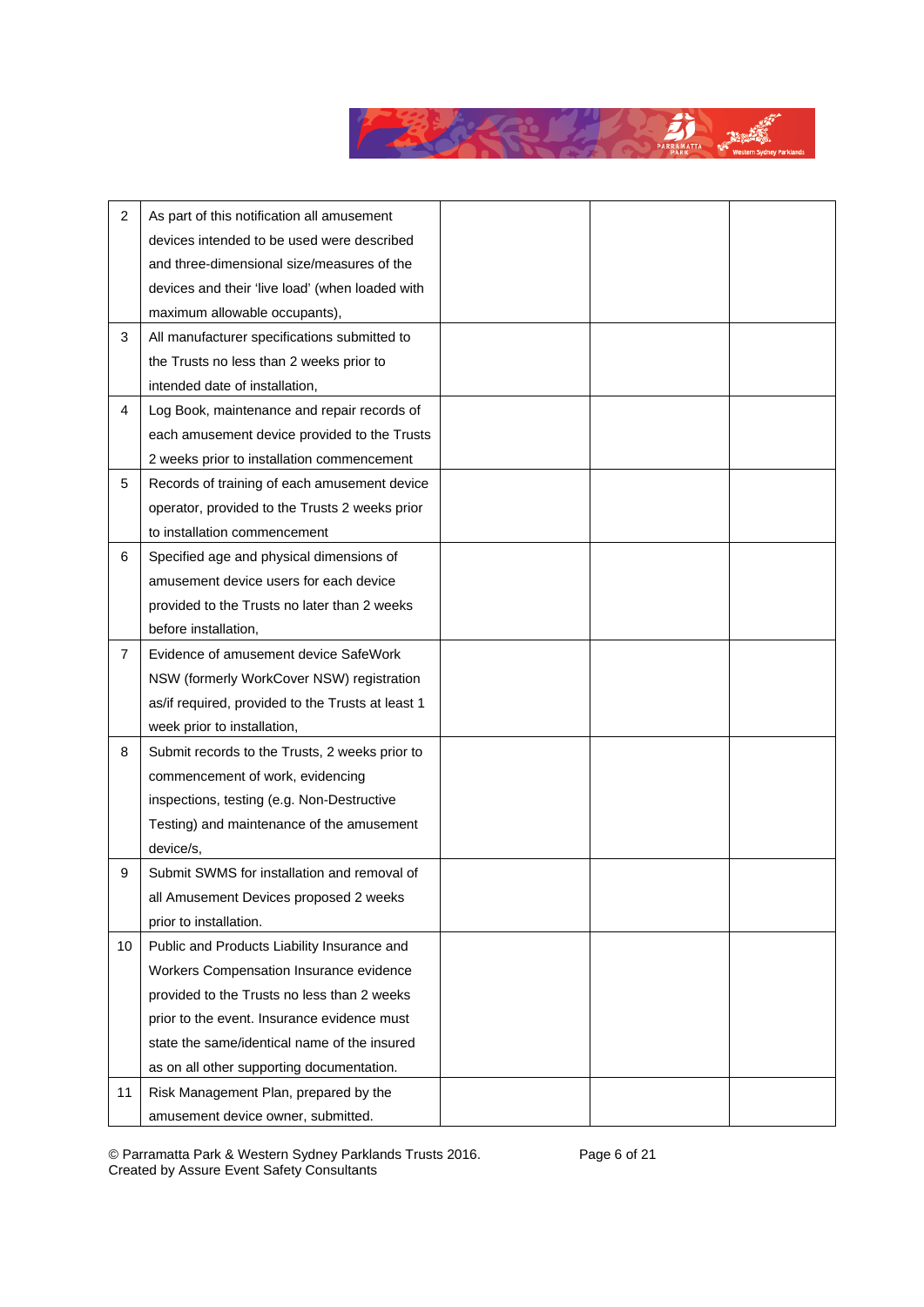

## **CONDITIONS FOR INSTALLATION, OPERATION AND DE-INSTALLATION OF AMUSEMENT DEVICES ON PARK LAND**

### (Corporate/Organisation/ Private Hirer more than 3 devices)

The conditions listed below are mandatory and failure to adhere to them would constitute a Serious Breach (please see Breaches and Corrective/Preventative Action section further below). The Trusts recommend that hirers, owners, erectors and operators of amusement devices be familiar with these conditions and obtain copies of the AS 3533 for reference.

### *1. Safety Clearances*

- o All clearances specified by the manufacturer shall be adhered to or exceeded,
- o An amusement device must have a minimum of 2.5m. vertical clearance in addition to the clearance envelope required by manufacturer specifications and/or AS 3533.1,
- o An amusement device must have a minimum of 2m. horizontal clearance in addition to the clearance envelope required by manufacturer specifications and/or AS 3533.1,
- o A minimum of 6m. clearance shall be maintained at all amusement device emergency evacuation points to allow for safe evacuation and access for emergency services personnel,
- o Amusement devices may not be set at locations any closer than 10m from passing vehicular traffic,
- o Amusement devices may not be set up within Park buildings,
- o NSW mandatory safety clearances from power lines shall be exceeded at all times.

### *2. Public Safety*

- o Freight vehicles drivers must comply with instructions issued by the Trusts at all times,
- o Freight vehicles driven at shared traffic zones must travel at walking page speed (e.g. ~5km/hr.) and have the hazard lights engaged while in motion,
- o Drivers of freight vehicles that have to be reversed or U-turned shall be directed by a vehicle spotter. The spotter is a person capable of quiding the vehicle by:
	- a) Standing no less than 3.5m. from the vehicle in the direction of the vehicle travel path (switch sides before vehicle changes direction),
	- b) Maintain continuous line-of-sight to the vehicle driver (mirrors included),
	- c) Use verbal commands and hand gestures to alert pedestrians of the vehicle and direct them out of the vehicle's path,
	- d) Command driver to stop if high pedestrian streams are encountered and pedestrians don't follow spotter instruction. Driver is to wait until pedestrian traffic has subsided,
	- e) The spotter shall wear AS 4602 high visibility work wear of day and night use rating,
- o Amusement device assembly and dismantle area must be isolated by the device owner/operator using barriers that restrict access and have minimum coverage of two horizontal lines at height from ground surface level ~450mm. and ~900mm,

© Parramatta Park & Western Sydney Parklands Trusts 2016. Page 7 of 21 Created by Assure Event Safety Consultants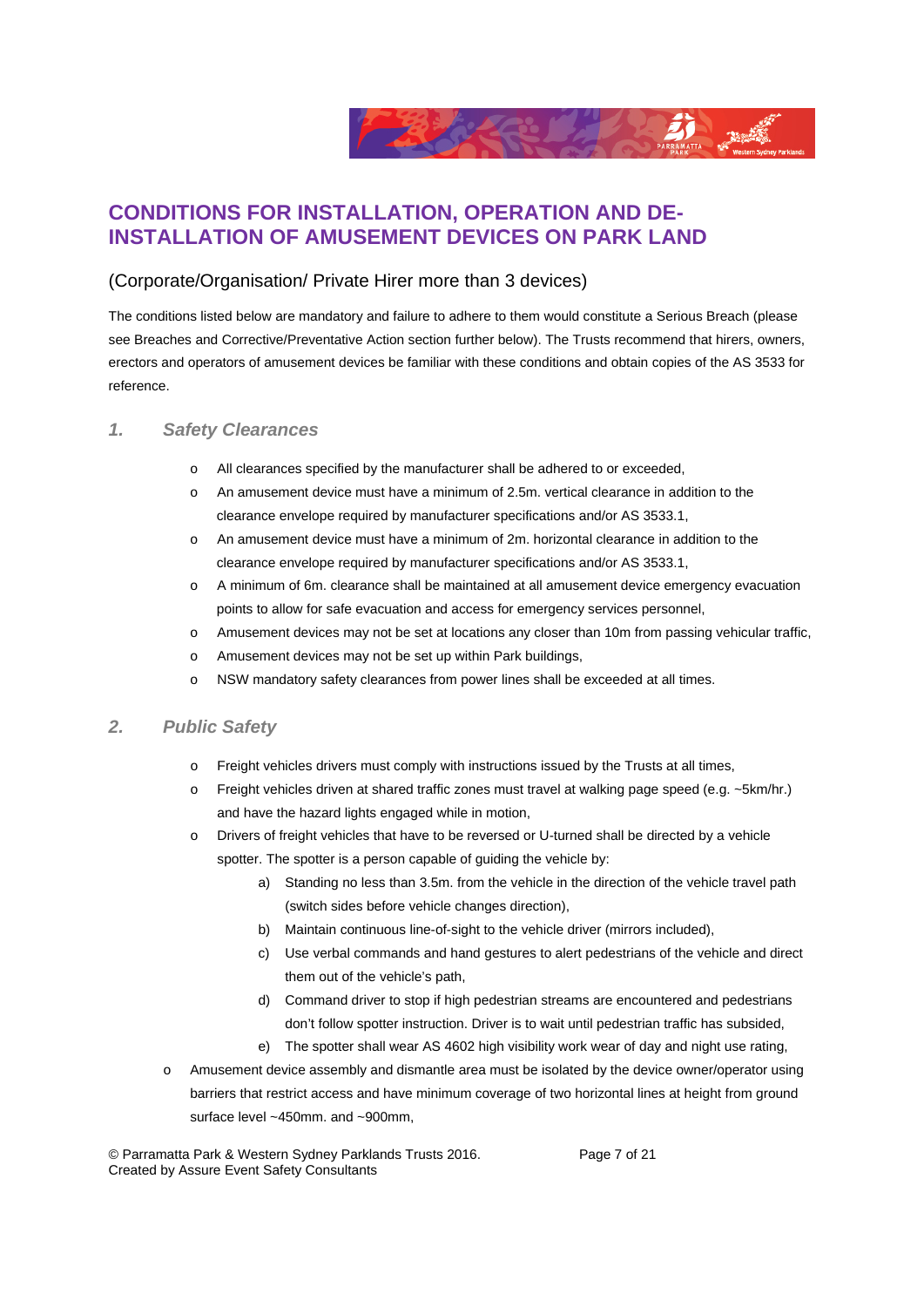

- o The amusement device owner/operator must place warning signage that directs unauthorised persons to remain outside the work perimeter,
- o When wire rope grips are used they shall comply with AS 2076 unless special grips are specified by the manufacturer.

### *3. Rigging*

Inadequate rigging can compromise the safety of the amusement device thus inflicting injury to workers and patrons. The hirer/owner of amusement device must ensure AS 3533 and NSW SafeWork Authority requirements are met.

- o When rigging is a part of the amusement device assembly and disassembly certified riggers or workers appropriately trained and conversant with the operation shall be carrying out the task,
- o Rigging best practice as noted in the NSW SafeWork Rigging Guide shall be adhered to at all times,
- o When wire rope grips are used they shall comply with AS 2076 unless special grips are specified by the manufacturer,
- o Inflatables must be weighted to manufacturer specifications and supported by documentation.

### *4. Quality of work*

The following criteria shall be met:

- o Requirements of the manufacturer guide shall be met,
- o Requirements of the manufacturer shall be observable for verification,
- o The shall be no bent parts,
- o Makeshift devices are not allowed to be used,
- o All assembly parts shall align in order to fit and shall not be forced in,
- o All parts requiring lubrication shall be lubricated,
- o Retaining and reusable pins shall be in working order and any damaged ones shall be replaced,
- o All fittings used to secure the amusement device must have a WLL Work Load Limit marking and shall not be exposed or subjected to forces that exceed this WLL,
- o All bolts, washers and nuts shall meet the manufacturer specifications,
- o All cushioning and safe landing surfaces must be installed and serviceable as per manufacturer guidelines.

### *5. Crowd Control*

Unless otherwise expressly authorised by the Trusts, the hirer, owner and/or operator of amusement device/s must ensure that:

Fences & Barriers

- o Crowd control barriers and fences are provided to ensure hazardous areas are not reachable by general public of amusement device patrons,
- o Barriers/fences shall cater for orderly and safe queuing of patrons and not interfere with general thoroughfare in the area,

© Parramatta Park & Western Sydney Parklands Trusts 2016. Page 8 of 21 Created by Assure Event Safety Consultants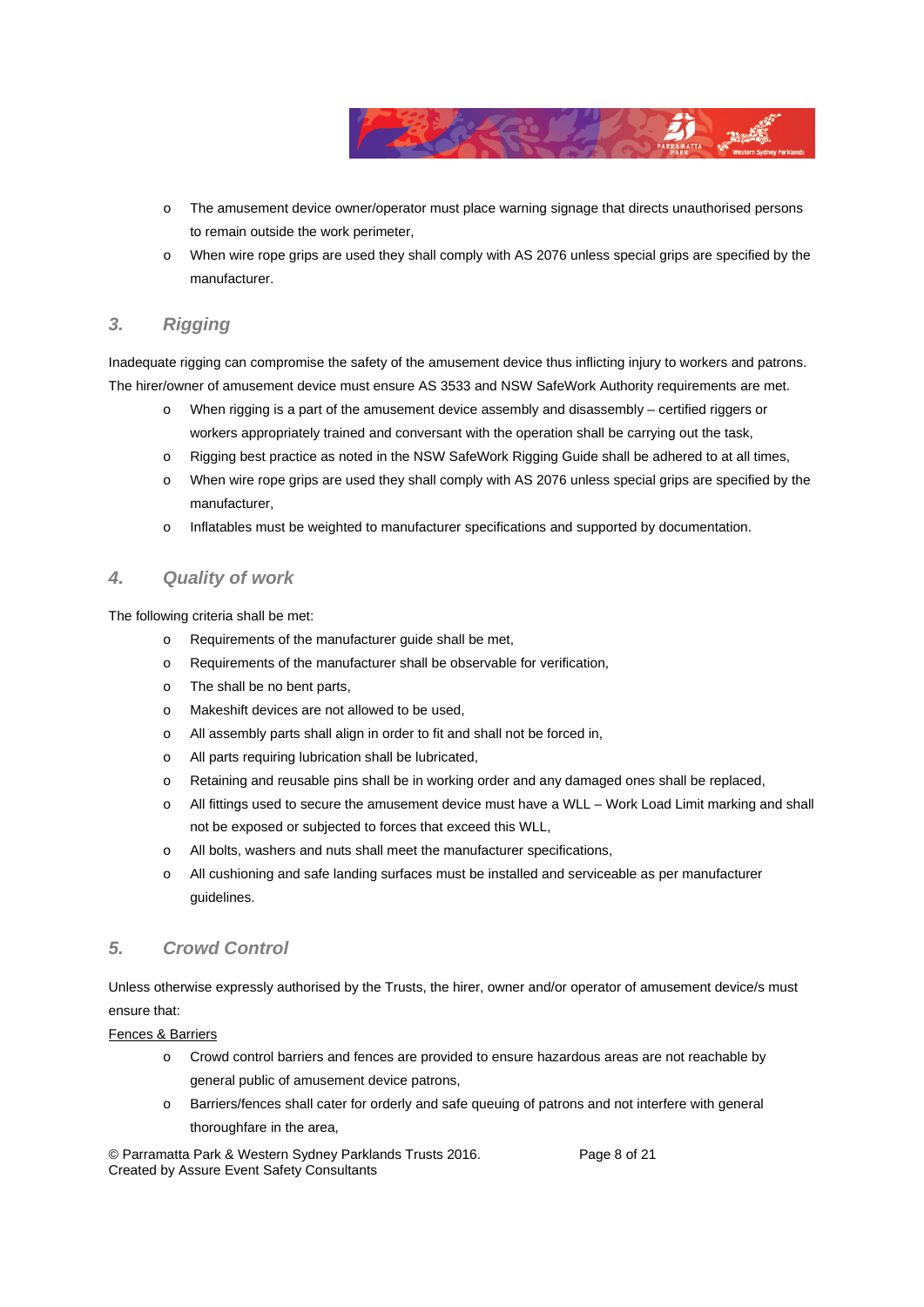

- o The barrier/fence configuration shall allow for adequate passage of amusement device operator staff and patrons,
- o The barrier/fence configuration shall exclude general public from amusement device patron and staff areas,
- o Barriers shall meet the requirements noted in AS 3533.2, 2.2.11.2,
- o Additional fencing shall be available to delineate and hazardous areas or areas of concern. This fencing shall be no less than 1m. height form ground surface,
- o Amusement device operating staff shall be trained in managing patron crowds and ensuring the safe operation of the device is ongoing.

#### **Signage**

- o The hirer/owner of an amusement device must ensure that adequate signage is erected in and prominent locations before admitting patrons on the device,
- o The signage must clearly state the min. and maxi. dimensions of patrons allowed on the device,
- o Signage must clearly state the average weight of patrons allowed on the device,
- o Signage must clearly state the total number of patrons allowed on the device or section of the device at any one time,
- o The signage must state the patron physical abilities required to safety enjoy it,
- o Signage must state that patrons under the influence of alcohol or drugs are not allowed on,
- o The signage must have adequate advice for persons that are pregnant, have medical conditions or are under medication,
- o Signage shall have notice related to the potential for motion sickness.

#### *6. Power Sources*

Hirers and owners of amusement devices must consult with the Trusts in relation to electrical supply required for the operation of the amusement device. The Trusts generally do not support use of portable generators and aims to position devices in consultation with hirers/owners so existing power outlets are used.

The following criteria apply to portable generators:

- o Power boards, portable generators and electrical connections are isolated from the public,
- o Portable power generators must have clearly identified emergency stops/'kill-switches' in operational conditions,
- o These stops must be tested before use of the generator,
- o The generator must be RCD and Protective Earth-protected,
- o Each and every lead connected to the generator must bear a current (no longer than 6 month interval, but 3 month preferred) electrical inspection and testing sticker as per AS 3760,
- o The generator shall have adequate fuel tank capacity to allow for daily operation without refuelling on site,
- o Only diesel or petrol generators may be used,
- o All operators must be trained and conversant with the operation of the generator including troubleshooting,

© Parramatta Park & Western Sydney Parklands Trusts 2016. Page 9 of 21 Created by Assure Event Safety Consultants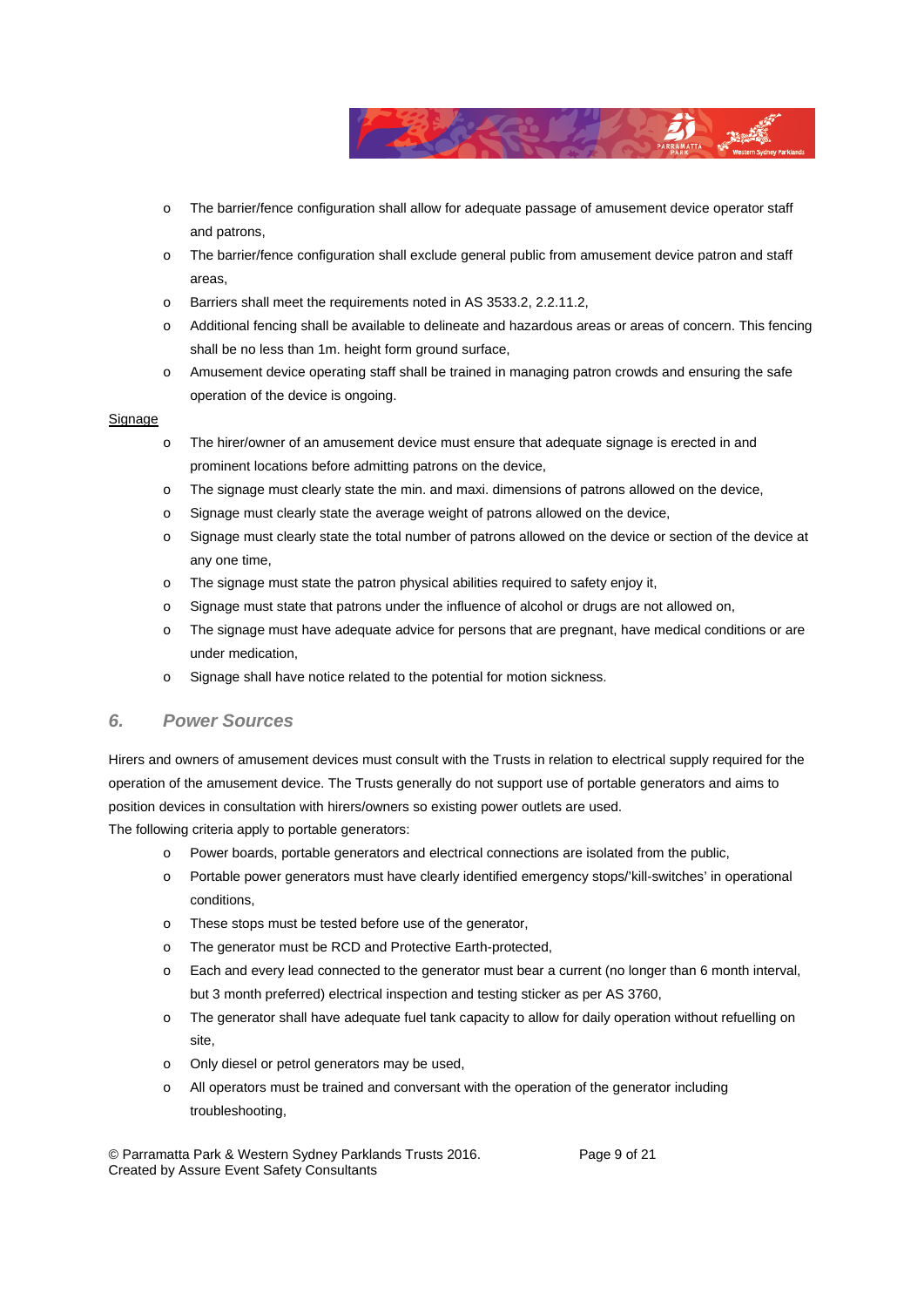

- o Appropriate fire extinguishers must be provided by the amusement device hirer/owner and placed at prominent position, supported by appropriate fire extinguishers sign. The fire extinguishers shall be of type and quantities as per Table 6.1 of AS 3533.2 and be regularly checked as per Australian Standard requirements,
- o If generator is approved for use it shall be placed by the hirer/supplier of the amusement device so exhaust fumes cannot adversely affect workers or patrons. Exhaust fumes shall be assessed so they don't enter any amusement device enclosed areas or other structure and accumulate.

### *7. Access and Egress*

Hirers and owners of amusement devices shall meet the requirements of AS 3533 (series and specifically AS 3533.2 Section 2.2.15). The Trusts reserve the right to refer to AS 3533 (series) during site inspections to ensure that safety is not compromised.

### *8. Electrical*

Hirers and owners of amusement devices shall meet the requirements of AS 3533 (series and specifically AS 3533.2 Section 2.3).The Trusts may refer to AS 3533 (series) during site inspections to ensure that safety is not compromised. The Trusts reserve the right to direct cease work if non-conformances with AS 3533.2 Section 2.3 are identified upon inspection.

### *9. First Aid*

Owners of Amusement Devices must ensure that:

- o during assembly and dismantle at least two workers are on site and hold current first aid qualifications.;
- o during device operation at least two workers/devise operators are on site and hold current first aid qualifications; and
- o an occupational first aid kit is available on site and all device operators are made aware of its location. The location of the first aid kit must be adequately signposted and names and contacts of first aiders displayed.

The Trusts require near miss, incidents or accidents involving amusement devices are reported immediately to the nominated Park contact person. The Trusts will provide primary and secondary contacts for reporting. The Trusts require amusement device operators to either use:

- o It's approved amusement device owner incident report form; or
- o Adopt the attached Park's report form (please see Appendix 3).

All first aid incidents requiring a 000 – Ambulance call must be immediately reported by the amusement device operator to the Trusts.

First aid incidents must be reported to the Trusts immediately to the designated Park contact followed by written report submitted to the Trusts within 30min of its occurrence.

© Parramatta Park & Western Sydney Parklands Trusts 2016. Page 10 of 21 Created by Assure Event Safety Consultants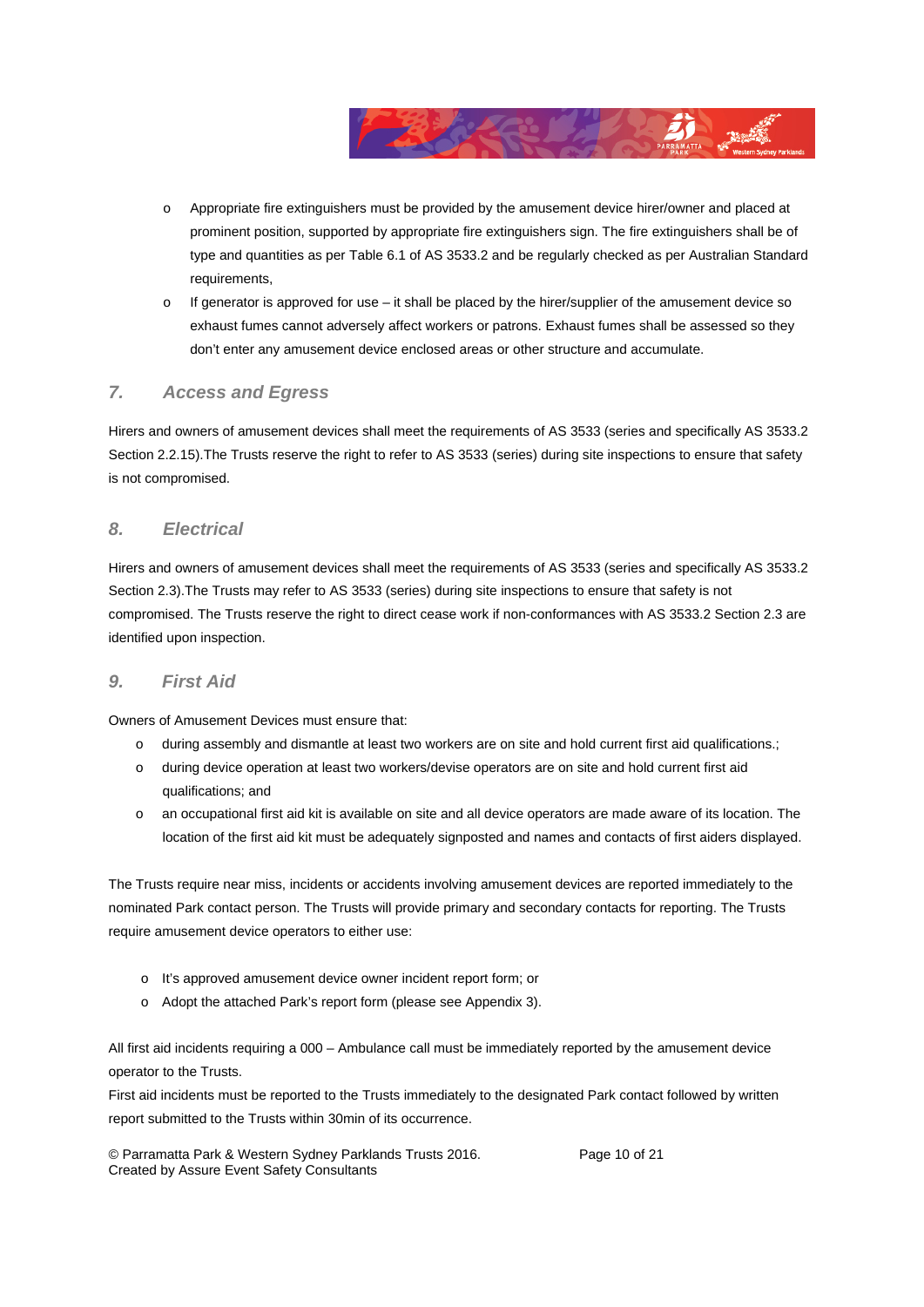

First aid incidents requiring very minor first aid such as application of a Band-Aid must be reported to the Trusts in writing utilising either a the Trusts -approved amusement device owner incident report form or the attached the Trusts report from within 2 hrs of the occurrence.

### *10. Emergency Response Preparedness*

Amusement device owners must ensure manufacturer guidelines related to emergency response and evacuation is adhered to (especially when relevant to inflatable amusement devices).

Amusement device owners must ensure that operators are trained in emergency response and evacuation procedures and assembly areas nominated in consultation with the Trusts' representative.

Device operator emergency training shall be evidenced by training records and such records made available to the Trusts upon request.

Emergency procedures must include manufacturer-prescribed response/de-rigging procedures in case of extreme weather for example an engineering certificate stating maximum wind speed tolerances of an inflatable amusement devices and prescribing specific actions in case of high speed gusts including use of anemometer.

### *11. Operator Training*

In addition to first aid and emergency response and evacuation training amusement device owners/mangers must ensure that workers operating the device are trained as follows (Non-exhaustive. Adherence to AS 3533 series required):

- o Amusement device assembly/disassembly workers trained to manufacturer specifications and methods of assembly/dismantle and conversant with all components of the device,
- o All workers associated with assembly/disassembly trained on specific Safe Work Method Statement (SWMS) and signed a copy of the statement during daily Toolbox Talks,
- o All workers associated with operation of the device trained on specific Safe Work Method Statement (SWMS) and signed a copy of the statement during daily Toolbox Talks,
- o Supervisors trained in all aspects of exercising supervisory roles,
- o Operators trained and instructed not to leave the device unattended, not to ride any device, always maintain a clear line-of-sight to device's moving components and patrons as much as practicable,
- o Immediately stop the device if so required for safety,
- o Confidently carry out adequate crowd control functions aligned with 'Signage' section above e.g. direct patrons who appear to be intoxicated or patrons who are larger than allowed to exit the device – stop operation until such patrons have safely exited the device; e.g. direct boisterous patrons on inflatable amusement devices to exercise caution and calm down in the interest of more timid patrons and if patrons don't adhere ask them to leave and wait until safe operation can be resumed,
- o Be aware of the maximum and safe speed of the device,
- o Be aware of the duration and frequency of each ride.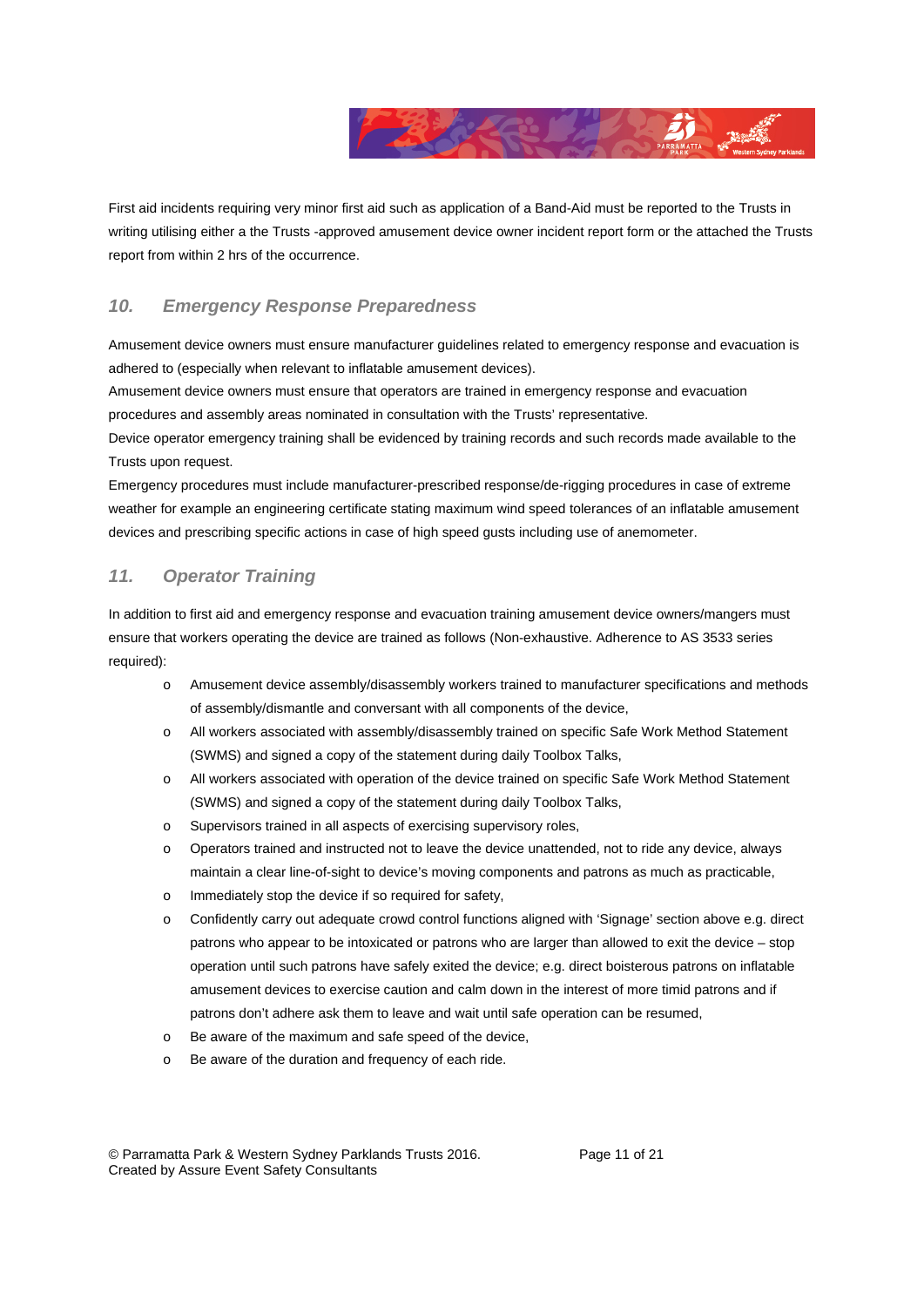

### **CORRECTIVE AND PREVENTATIVE ACTION FOR BREACH OF GUIDELINES**

The following list (example, non-exhaustive) indicates the Trusts' actions in case of breaches of the conditions of this guide by amusement device hirers, owners or operators.

| Minor Breach         | Serious Breach        | <b>Corrective Action</b>      | <b>Preventative Action</b>          |
|----------------------|-----------------------|-------------------------------|-------------------------------------|
| Lack of adherence    | Total absence of      |                               |                                     |
| some sections of 1 - | adherence to points 1 |                               |                                     |
| 11 above.            | to 11 above.          |                               |                                     |
| Examples:            | Examples:             | Examples:                     | Examples:                           |
| Freight vehicle      | $N/A$ .               | The Trusts issue notice to    | The Trusts ensures Park Officers    |
| driver complies with |                       | amusement device manager.     | monitor activities.                 |
| Section 2,           |                       |                               |                                     |
| Repeat - Freight     | Breach.               | The Trusts issue final notice | On third occurrence of the notified |
| vehicle driver       |                       | to amusement device           | minor breach The Trusts deems       |
| complies with        |                       | manager and notes             | the amusement device manager        |
| Section 2,           |                       | preventative action.          | banned from The Trusts' land.       |
| N/A.                 | Amusement device      | The Trusts issue a notice to  | If amusement device manager         |
|                      | manager/owner has     | the amusement device          | does not comply within -            |
|                      | absolutely no         | manager via e-mail and        | nominated timeframe, The Trusts     |
|                      | provisions to meet    | directs immediate             | will direct that the device manager |
|                      | Section 9 and         | rectification.                | cease device operation and          |
|                      | operators not         |                               | remove the device/leave the         |
|                      | managing patrons to   |                               | Trusts when appropriate.            |
|                      | criteria set in       |                               |                                     |
|                      | manufacturer          |                               |                                     |
|                      | quidelines.           |                               |                                     |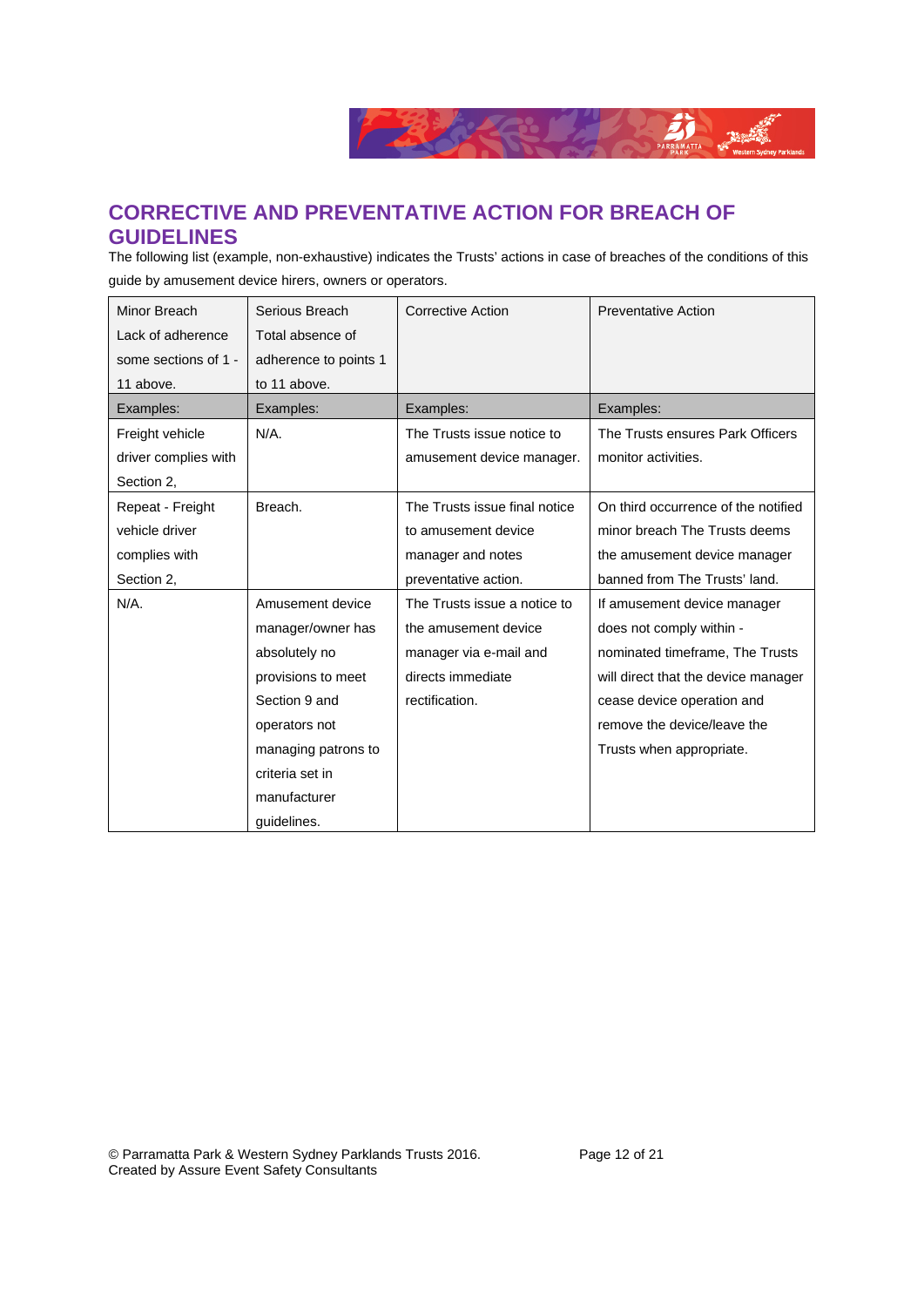

## **APPENDIX 1**

### AMUSEMENT DEVICE HAZARD ID CHECKLIST - TO BE COMPLETED BY A SAFETY OFFICER

### (Corporate/Organisation/ Private Hirer more than 3 devices)

#### **Administration**

| <b>Amusement</b><br>Device:                                                                              |  | Location:   |  |  |
|----------------------------------------------------------------------------------------------------------|--|-------------|--|--|
| <b>Amusement Device</b><br>Owner:                                                                        |  | Location:   |  |  |
| <b>Reported By</b>                                                                                       |  | Date and    |  |  |
| [Names &                                                                                                 |  | Time of     |  |  |
| Signature]:                                                                                              |  | Inspection: |  |  |
| NOTE: Whop completing this chooklist refer to amusement device manager submitted decumentation to verify |  |             |  |  |

*NOTE: When completing this checklist refer to amusement device manager-submitted documentation to verify prescribed controls.* 

#### **Inspection**

| #              | <b>INSPECTION CHECK</b>         | Adequacy                         | IF NO $(x)$ :     | <b>CORRECTIVE</b> | <b>OUTCOME</b> | <b>PREVENTATIVE</b> |
|----------------|---------------------------------|----------------------------------|-------------------|-------------------|----------------|---------------------|
|                |                                 | $\checkmark$ , $\checkmark$ , NA | <b>Detail</b>     | <b>ACTION</b>     |                | <b>ACTION</b>       |
|                |                                 |                                  | <b>Inadequacy</b> |                   |                |                     |
|                | <b>MECHANICAL HAZARDS:</b>      |                                  |                   |                   |                |                     |
| $\mathbf{1}$   | Crush hazards adequately        |                                  |                   |                   |                |                     |
|                | managed?                        |                                  |                   |                   |                |                     |
| $\overline{2}$ | Shearing/cutting hazards        |                                  |                   |                   |                |                     |
|                | controlled?                     |                                  |                   |                   |                |                     |
| 3              | Loss of device stability hazard |                                  |                   |                   |                |                     |
|                | controlled? Inflatables         |                                  |                   |                   |                |                     |
|                | weighted down as per            |                                  |                   |                   |                |                     |
|                | manufacturer/engineer           |                                  |                   |                   |                |                     |
|                | specifications?                 |                                  |                   |                   |                |                     |
| 4              | Entanglement hazards            |                                  |                   |                   |                |                     |
|                | controlled?                     |                                  |                   |                   |                |                     |
| 5              | Entrapment hazards              |                                  |                   |                   |                |                     |
|                | controlled?                     |                                  |                   |                   |                |                     |
| 6              | Impact (hit) hazards            |                                  |                   |                   |                |                     |
|                | controlled?                     |                                  |                   |                   |                |                     |
| $\overline{7}$ | Friction and abrasion hazards   |                                  |                   |                   |                |                     |
|                | controlled?                     |                                  |                   |                   |                |                     |
| 8              | Trip hazards controlled?        |                                  |                   |                   |                |                     |
| 9              | Slip hazards controlled?        |                                  |                   |                   |                |                     |

© Parramatta Park & Western Sydney Parklands Trusts 2016. Page 13 of 21 Created by Assure Event Safety Consultants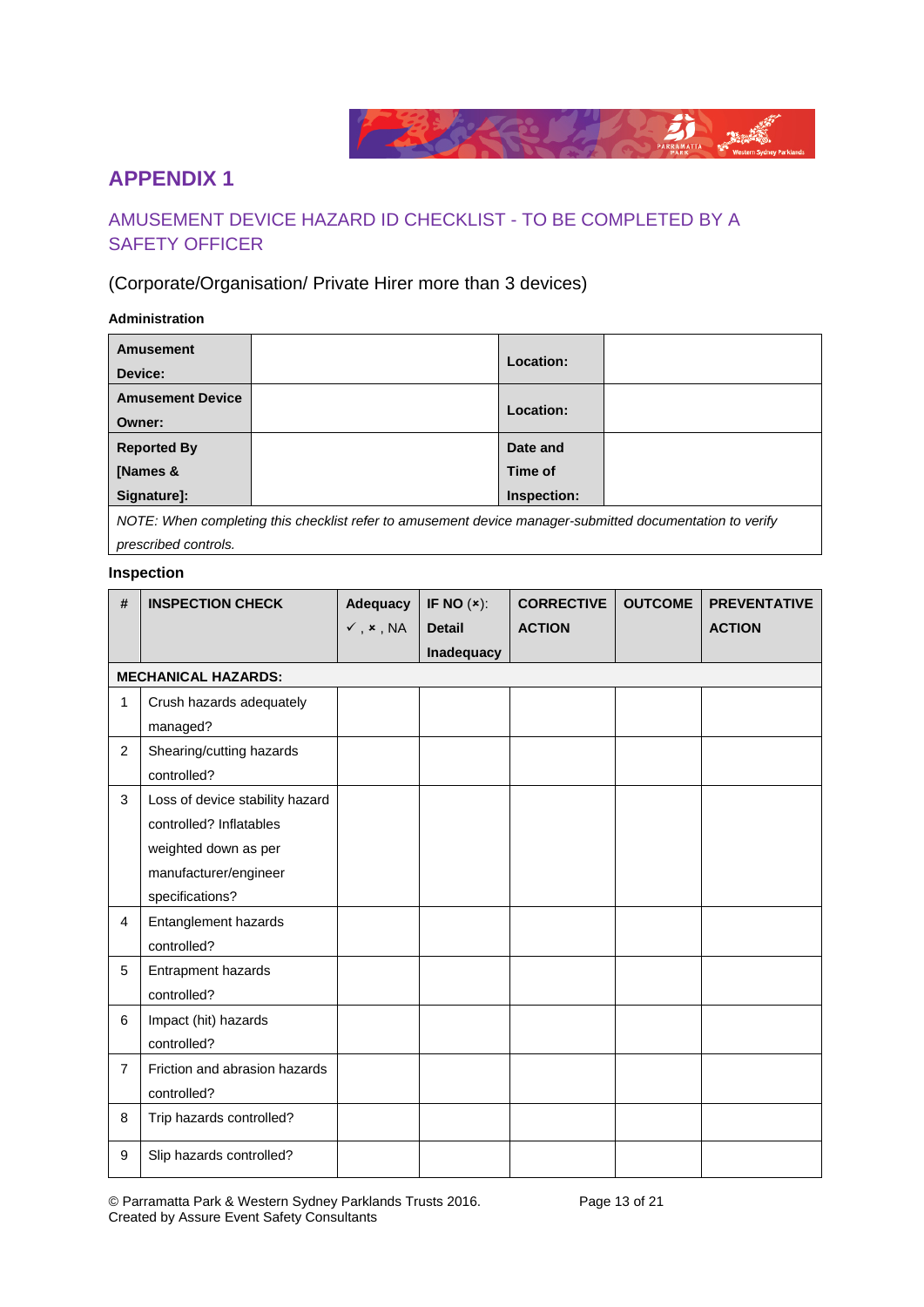| #  | <b>INSPECTION CHECK</b>                                                                      | <b>Adequacy</b><br>$\checkmark$ , $\checkmark$ , NA | IF NO $(x)$ :<br><b>Detail</b><br>Inadequacy | <b>CORRECTIVE</b><br><b>ACTION</b> | <b>OUTCOME</b> | <b>PREVENTATIVE</b><br><b>ACTION</b> |
|----|----------------------------------------------------------------------------------------------|-----------------------------------------------------|----------------------------------------------|------------------------------------|----------------|--------------------------------------|
|    | <b>ELECTRICAL HAZARDS:</b>                                                                   |                                                     |                                              |                                    |                |                                      |
| 10 | Contact with live parts<br>controlled?                                                       |                                                     |                                              |                                    |                |                                      |
| 11 | Contact with live parts under<br>fault conditions controlled?                                |                                                     |                                              |                                    |                |                                      |
| 12 | Approach to High Voltage<br>parts controlled (high voltage<br>areas secured and off limits)? |                                                     |                                              |                                    |                |                                      |
| 13 | Emission of molten particles<br>hazard controlled?                                           |                                                     |                                              |                                    |                |                                      |
| 14 | Chemical hazards from<br>potential overload or short<br>circuits controlled?                 |                                                     |                                              |                                    |                |                                      |
|    | <b>THERMAL HAZARDS:</b>                                                                      |                                                     |                                              |                                    |                |                                      |
| 15 | Heat source contact hazard<br>adequately controlled?                                         |                                                     |                                              |                                    |                |                                      |
| 16 | Heat source radiation/heat<br>emission hazard controlled?                                    |                                                     |                                              |                                    |                |                                      |
| 17 | Hot work environment hazard<br>controlled?                                                   |                                                     |                                              |                                    |                |                                      |
| 18 | Cold work environment<br>hazard controlled?                                                  |                                                     |                                              |                                    |                |                                      |
|    | <b>VIBRATION HAZARDS:</b>                                                                    |                                                     |                                              |                                    |                |                                      |
| 19 | Vibration hazards adequately                                                                 |                                                     |                                              |                                    |                |                                      |
|    | controlled (e.g. whole body                                                                  |                                                     |                                              |                                    |                |                                      |
|    | vibration reduced to prevent                                                                 |                                                     |                                              |                                    |                |                                      |
|    | motion sickness)?                                                                            |                                                     |                                              |                                    |                |                                      |
|    | <b>NOISE HAZARDS:</b>                                                                        |                                                     |                                              |                                    |                |                                      |
| 20 | Noise hazard controlled                                                                      |                                                     |                                              |                                    |                |                                      |
|    | through appropriate means                                                                    |                                                     |                                              |                                    |                |                                      |
|    | and applying the hierarchy of<br>controls?                                                   |                                                     |                                              |                                    |                |                                      |
|    | <b>HARMFUL SUBSTANCES HAZARDS:</b>                                                           |                                                     |                                              |                                    |                |                                      |
| 21 | Contact with harmful gases,                                                                  |                                                     |                                              |                                    |                |                                      |
|    | fumes, dust, fluids hazard<br>controlled?                                                    |                                                     |                                              |                                    |                |                                      |
| 22 | Fire hazard adequately                                                                       |                                                     |                                              |                                    |                |                                      |

© Parramatta Park & Western Sydney Parklands Trusts 2016. Page 14 of 21 Created by Assure Event Safety Consultants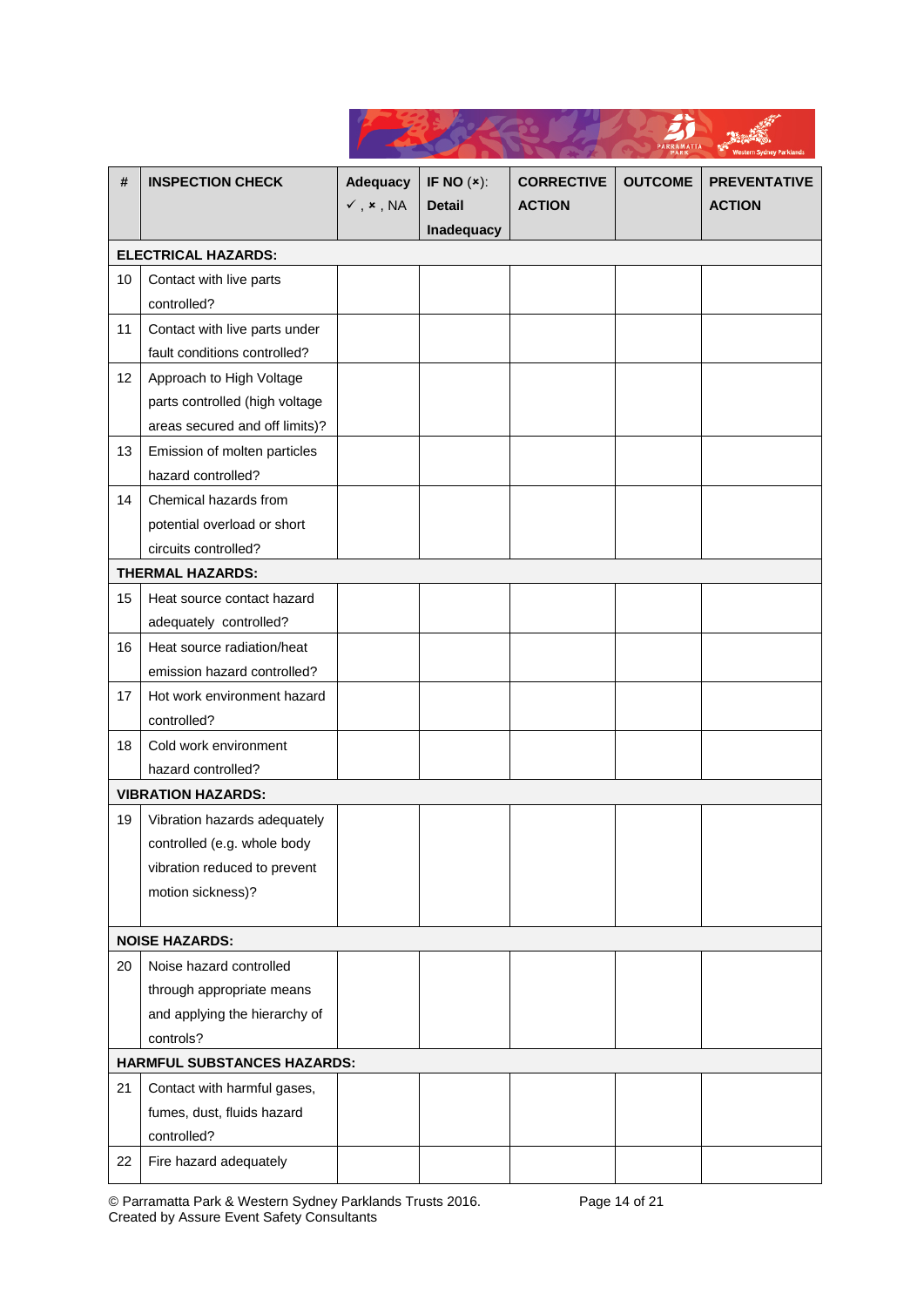|    |                               |                                                     |                                |                                    | <b>PAKA</b>    | western sydney narroands.            |
|----|-------------------------------|-----------------------------------------------------|--------------------------------|------------------------------------|----------------|--------------------------------------|
| #  | <b>INSPECTION CHECK</b>       | <b>Adequacy</b><br>$\checkmark$ , $\checkmark$ , NA | IF NO $(x)$ :<br><b>Detail</b> | <b>CORRECTIVE</b><br><b>ACTION</b> | <b>OUTCOME</b> | <b>PREVENTATIVE</b><br><b>ACTION</b> |
|    |                               |                                                     | Inadequacy                     |                                    |                |                                      |
|    | controlled?                   |                                                     |                                |                                    |                |                                      |
| 23 | Explosion hazard adequately   |                                                     |                                |                                    |                |                                      |
|    | controlled?                   |                                                     |                                |                                    |                |                                      |
|    | <b>ERGONOMIC HAZARDS:</b>     |                                                     |                                |                                    |                |                                      |
| 24 | Poor posture hazard           |                                                     |                                |                                    |                |                                      |
|    | controlled?                   |                                                     |                                |                                    |                |                                      |
| 25 | Repetitive movements          |                                                     |                                |                                    |                |                                      |
|    | controlled?                   |                                                     |                                |                                    |                |                                      |
| 26 | Excessive effort movements    |                                                     |                                |                                    |                |                                      |
|    | hazard controlled?            |                                                     |                                |                                    |                |                                      |
| 27 | Inadequate lighting hazard    |                                                     |                                |                                    |                |                                      |
|    | controlled?                   |                                                     |                                |                                    |                |                                      |
| 28 | Mental overload hazard (e.g.  |                                                     |                                |                                    |                |                                      |
|    | distress, boredom)            |                                                     |                                |                                    |                |                                      |
|    | controlled?                   |                                                     |                                |                                    |                |                                      |
| 29 | Human error hazard (lack of   |                                                     |                                |                                    |                |                                      |
|    | training and awareness;       |                                                     |                                |                                    |                |                                      |
|    | patron unsafe behaviour/acts) |                                                     |                                |                                    |                |                                      |
|    | controlled?                   |                                                     |                                |                                    |                |                                      |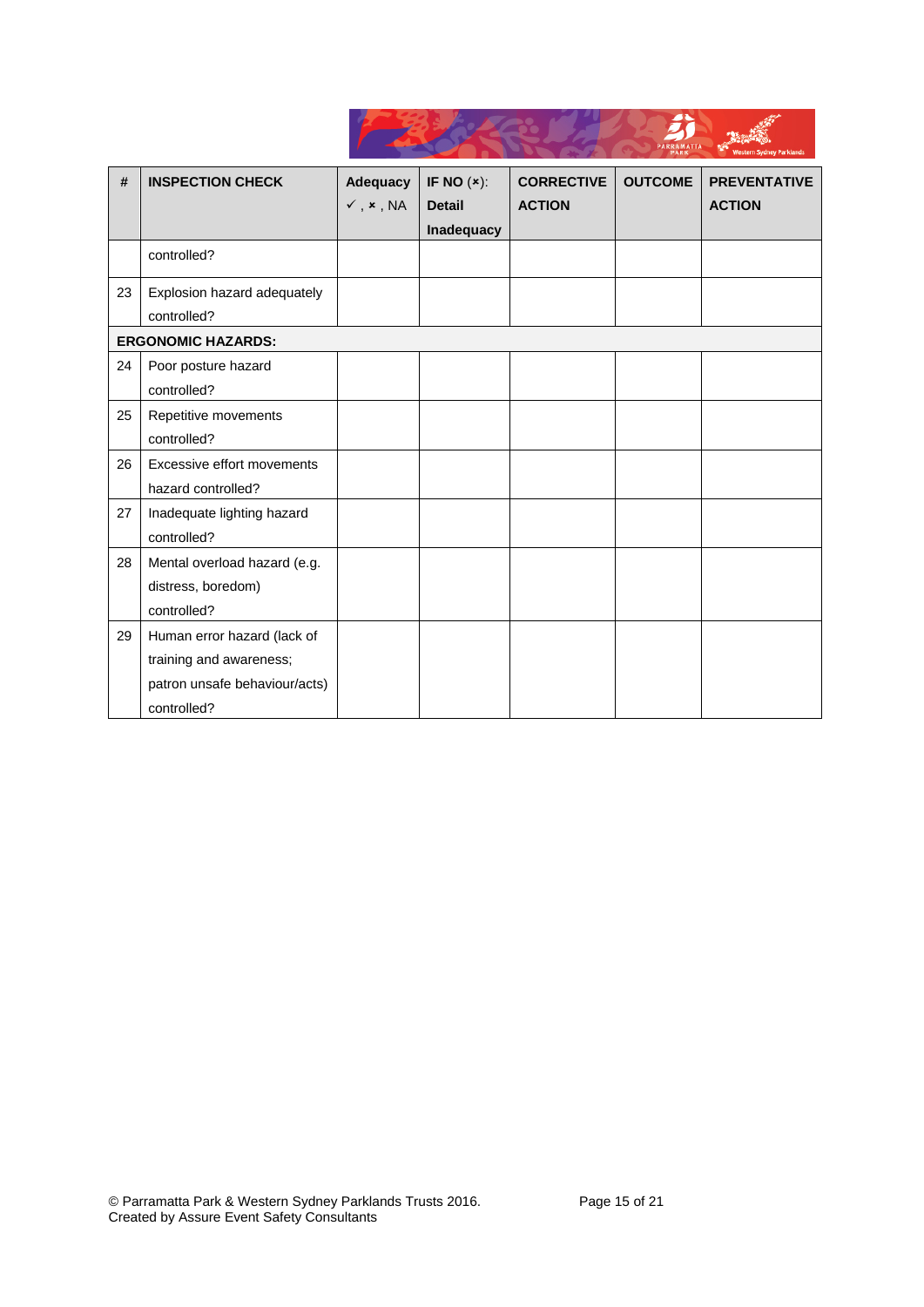

### **APPENDIX 2**

### ACCIDENT / INCIDENT REPORT FORM

| Report Name: |                 | Report Ref #: |  |
|--------------|-----------------|---------------|--|
| Worksite:    | Parramatta Park | Date:         |  |

#### **Details of Injured Person**

| Surname:         | Given Name[s]:   |  |
|------------------|------------------|--|
| Sex: [M] or [F]  | DOB:             |  |
| Address:         | Suburb:          |  |
| City:            | State, Code:     |  |
| Contact Tel [1]: | Contact Tel [2]: |  |

#### **Details of Employer of Injured Person** (if applicable)

| Company Name: | Supervisor:  |  |
|---------------|--------------|--|
| Address:      | Suburb:      |  |
| City:         | State, Code: |  |

### **Details of Next Of Kin of Injured**

| Surname:         | Given Name[s]:   |  |
|------------------|------------------|--|
| Address:         | Suburb:          |  |
| City:            | State, Code:     |  |
| Contact Tel [1]: | Contact Tel [2]: |  |
| Contacted Y, N:  | Time Contacted:  |  |

### **Details of Person Making Report**

| Surname:       | Given Name:     |  |
|----------------|-----------------|--|
|                | Date:           |  |
| Worksite/Area: | Safety Officer: |  |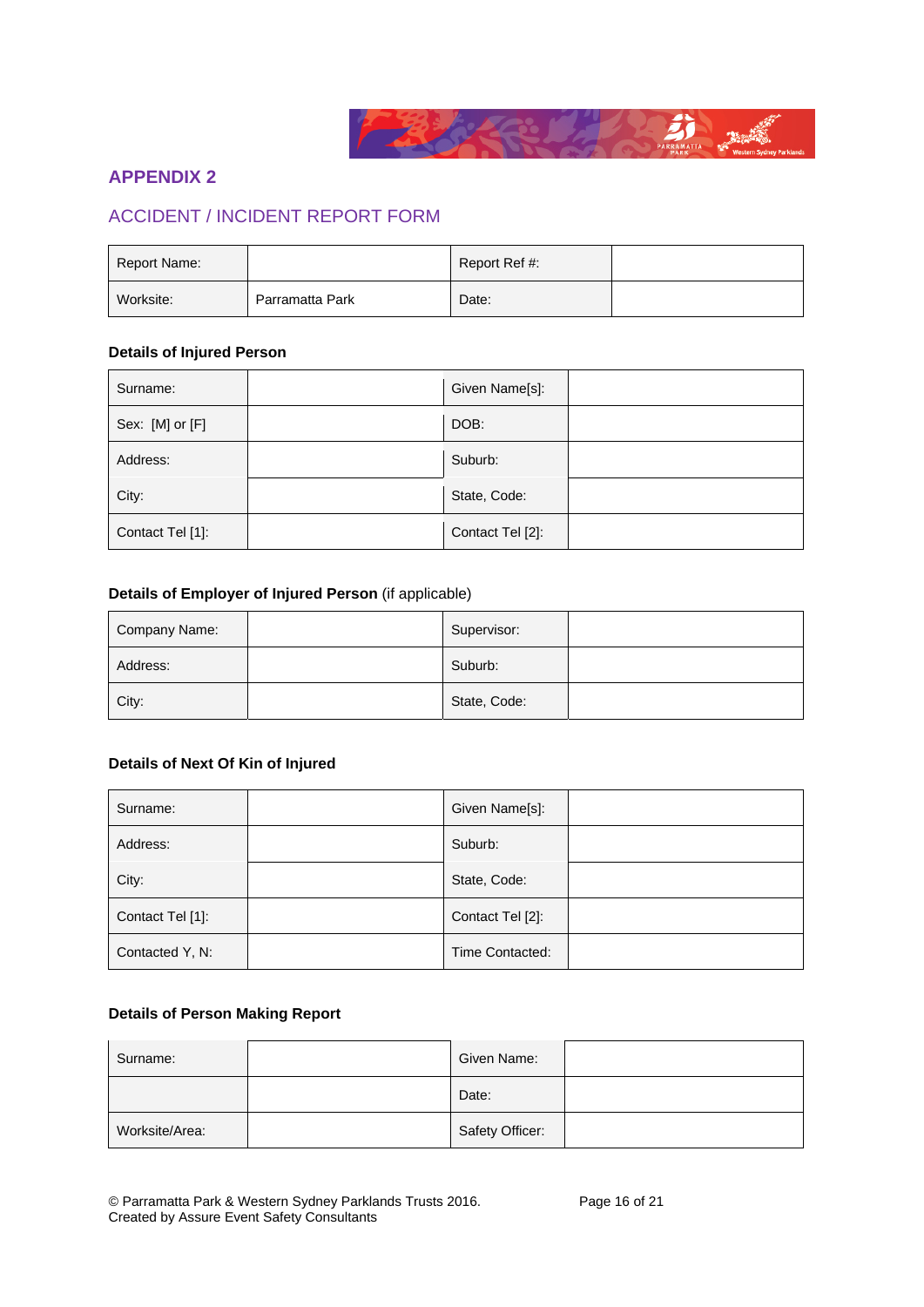

### **Accident / Injury Details**

| Date of Injury:        |                                                                     | Time of Injury: |  |
|------------------------|---------------------------------------------------------------------|-----------------|--|
| Type of Injury:        |                                                                     | Date:           |  |
| Worksite/Area:         |                                                                     | Location:       |  |
| Description of Injury: |                                                                     |                 |  |
|                        |                                                                     |                 |  |
|                        |                                                                     |                 |  |
|                        |                                                                     |                 |  |
|                        |                                                                     |                 |  |
|                        | Indicate via sketch area of injury on the following page.           |                 |  |
|                        | $\textcircled{\tiny{\textcircled{\tiny{w}}}}$<br>Δ<br>$\Rightarrow$ | RKK             |  |
|                        |                                                                     |                 |  |

WW

MU

### **Details of Treatment Provided**

WW

| Treatment<br>Provided:<br>If refused indicate<br>this: |           |  |
|--------------------------------------------------------|-----------|--|
| Was Treatment<br>Referral<br>Recommended?              | Where to: |  |

© Parramatta Park & Western Sydney Parklands Trusts 2016. Page 17 of 21 Created by Assure Event Safety Consultants

WW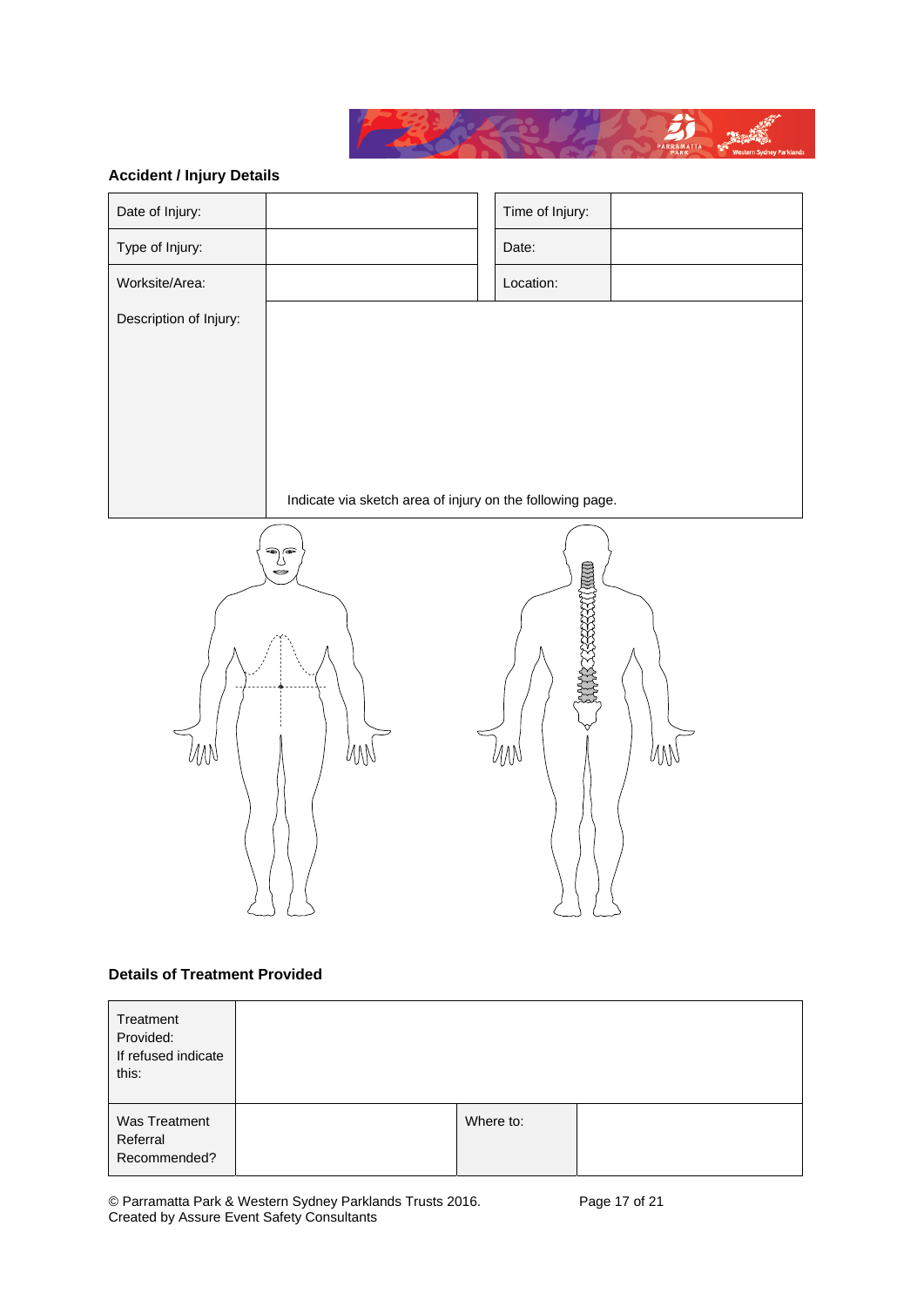

#### **Details of Medical Escalation / Referral**

| Organisation [A]:<br>[e.g. NSW<br>Ambulance] | Contact Name[s]: |  |
|----------------------------------------------|------------------|--|
| <b>ID Obtained:</b>                          | Vehicle Rego #:  |  |

| Organisation [B]: | Contact Name[s]: |  |
|-------------------|------------------|--|
| ID Obtained:      | Vehicle Rego #:  |  |

### **Details of Other Escalation / Referral**

| Organisation [A]:<br>[e.g. NSW Police] | Contact Name[s]: |  |
|----------------------------------------|------------------|--|
| <b>ID Obtained:</b>                    | Vehicle Rego #:  |  |

| Organisation [B]:<br>[e.g. SafeWork] | Contact Name[s]: |  |
|--------------------------------------|------------------|--|
| <b>ID Obtained:</b>                  | Vehicle Rego #:  |  |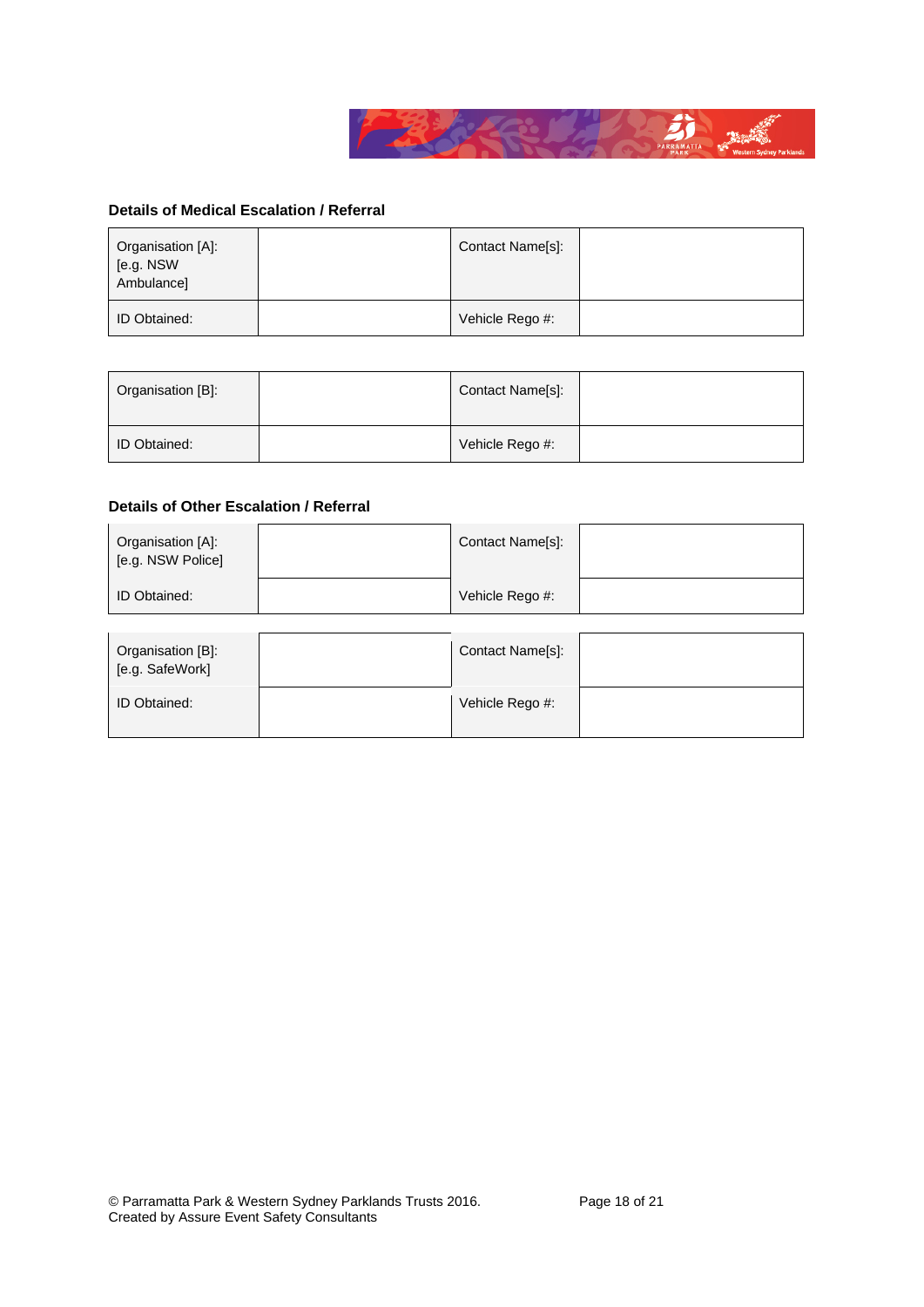

#### **Hazard Controls**

 $\blacksquare$ 

| Describe what controls were in place and which control had a deficiency. Use tick for nominating control that was<br>in place. Use the control column box below for brief description of identified gap. |                     |                  |             |                       |       |  |
|----------------------------------------------------------------------------------------------------------------------------------------------------------------------------------------------------------|---------------------|------------------|-------------|-----------------------|-------|--|
| HAZARD:                                                                                                                                                                                                  |                     |                  |             |                       |       |  |
| Elimination $\Box$                                                                                                                                                                                       | Substitution $\Box$ | Isolation $\Box$ | Engineering | Administrative $\Box$ | PPE O |  |
|                                                                                                                                                                                                          |                     |                  |             |                       |       |  |
|                                                                                                                                                                                                          |                     |                  |             |                       |       |  |
|                                                                                                                                                                                                          |                     |                  |             |                       |       |  |

### **Details of actions taken by reporting person**

| Action Taken:                                                         |  |
|-----------------------------------------------------------------------|--|
| Work Activity at<br>time of injury:                                   |  |
| Sequence of<br>activity that led to<br>injury:                        |  |
| What was evident<br>when inspecting<br>the accident /<br>injury site? |  |
| Did work cease?<br>If so for how long?                                |  |
| What did you do<br>to prevent a<br>reoccurrence?                      |  |

### **Details of Person Finalising Form**

| Event<br>Representative<br>[Name]:    | Event<br>Representative<br>[Signature]:                 |  |
|---------------------------------------|---------------------------------------------------------|--|
| Event<br>Representative<br>[Company]: | <b>PPT Representative</b><br>Signature:<br>[as Witness] |  |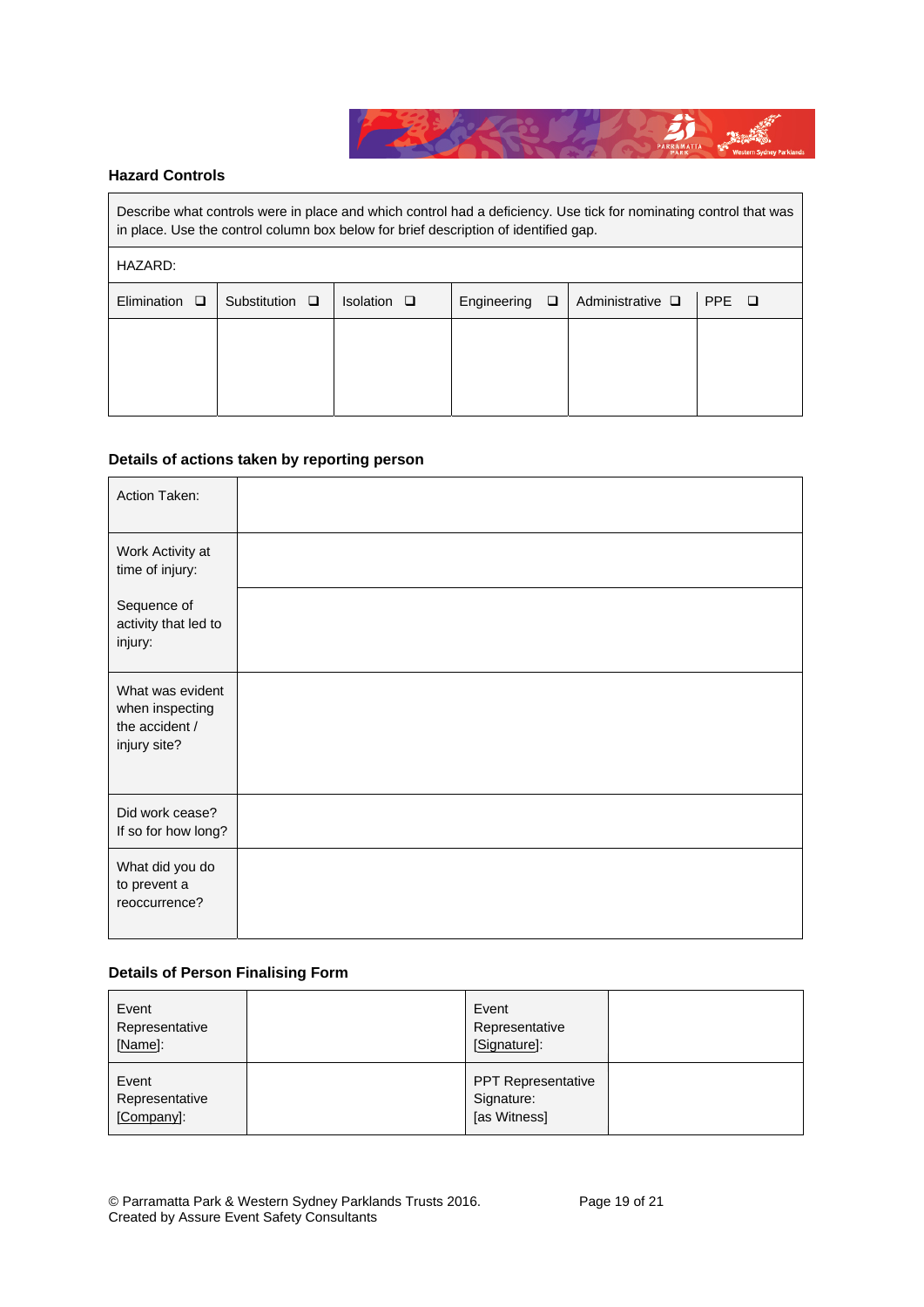

### **APPENDIX 3**

### SafeWork NSW requirements and Legislation

#### **Work Health and Safety Regulation 2011:**

#### **238 Operation of amusement devices and passenger ropeways**

(1) The person with management or control of an amusement device or passenger ropeway at a workplace must ensure that the device or ropeway is operated only by a person who has been provided with instruction and training in its proper operation…

(2) The person with management or control of an amusement device or passenger ropeway at a workplace must ensure that:

- (a) the amusement device or passenger ropeway is checked before it is operated on each day on which it is to be operated, and
- (b) the amusement device or passenger ropeway is operated without passengers before it is operated with passengers on each day on which it is to be operated, and
- (c) the daily checks and operation of the amusement device or passenger ropeway without passengers are properly and accurately recorded in a log book for the device or ropeway.

#### **240 Maintenance, inspection and testing of amusement devices and passenger ropeways**

(1) The person with management or control of an amusement device or passenger ropeway at a workplace must ensure that the maintenance, inspection and, if necessary, testing of the device or ropeway is carried out:

- (a) by a competent person, and
- (b) in accordance with:
	- (i) the recommendations of the designer or manufacturer or designer and manufacturer, or
	- (ii) if a maintenance manual for the device or ropeway has been prepared by a competent person, the requirements of the maintenance manual.

#### **241 Annual inspection of amusement devices and passenger ropeways**

(1) The person with management or control of an amusement device or passenger ropeway at a workplace must ensure that a detailed inspection of the device or ropeway is carried out at least once every 12 months by a competent person.

- (2) An annual inspection must include the following:
	- (a) a check of information about the operational history of the amusement device or passenger ropeway since the last detailed inspection,
	- (b) a check of the log book for the amusement device or passenger ropeway,
	- (c) a check that maintenance and inspections of the amusement device or passenger ropeway have been undertaken under clause 240,
	- (d) a check that any required tests have been carried out, and that appropriate records have been maintained,
	- (e) a detailed inspection of the amusement device or passenger ropeway to ensure compliance with the Act and this Regulation (including a specific inspection of the critical components of the amusement device or passenger ropeway).